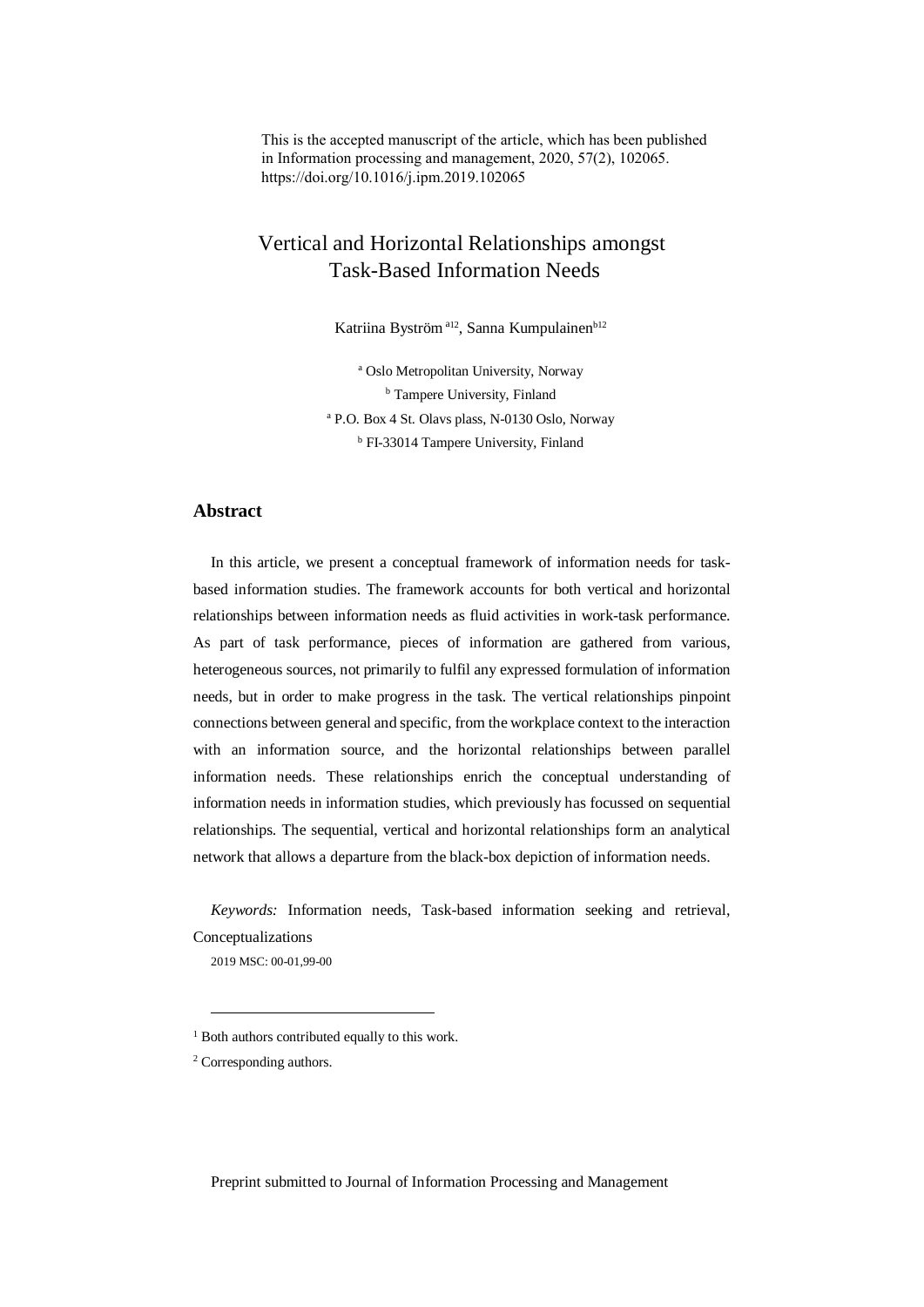#### **1. Introduction**

Research on and related to information needs is central in information studies. It appears in many subfields, such as information/knowledge management, information literacy, information retrieval and human-computer interaction, and is particularly incremental in the fields of information behaviour and interactive information retrieval. In pursuit of providing the most useful and timely information for those looking for it, information needs have been seen as a fundamental aspect in understanding why people search for and seek information. This has made it one of the most used concepts in information studies; commonly used to mediate various aims or reasons for acquiring information (cf., Naumer & Fisher, 2009; Savolainen, 2017). However, the definitions remain unclear and are seldom discussed in depth. Empirical research in particular takes the concept as a black box; while an aspect of the information needs may be addressed (e.g., complexity or ambiguity) in research designs, the construction of concept itself is often left unconsidered. Similarly, theoretical reasoning behind the concept is scarce, as most theories focus on the information seeking and searching activities (Savolainen, 2017).

Amongst other information-related activities, with relationships to the other activities and particularly between activities, information needs themselves may advance our understanding of information needs and their role in research designs. We focus on conceptualizations of information needs and their vertical and horizontal relationships as part of work-task performance. The vertical relationships entail addressing information needs at different levels of granularity from overall context to the points of interaction with an information source, and the horizontal - in essence a parallel - division of information needs at the same vertical level. These relationships complement the sequential relationships that highlight information needs' transformation as a result of information gathering (e.g. pre- and post-focus information needs).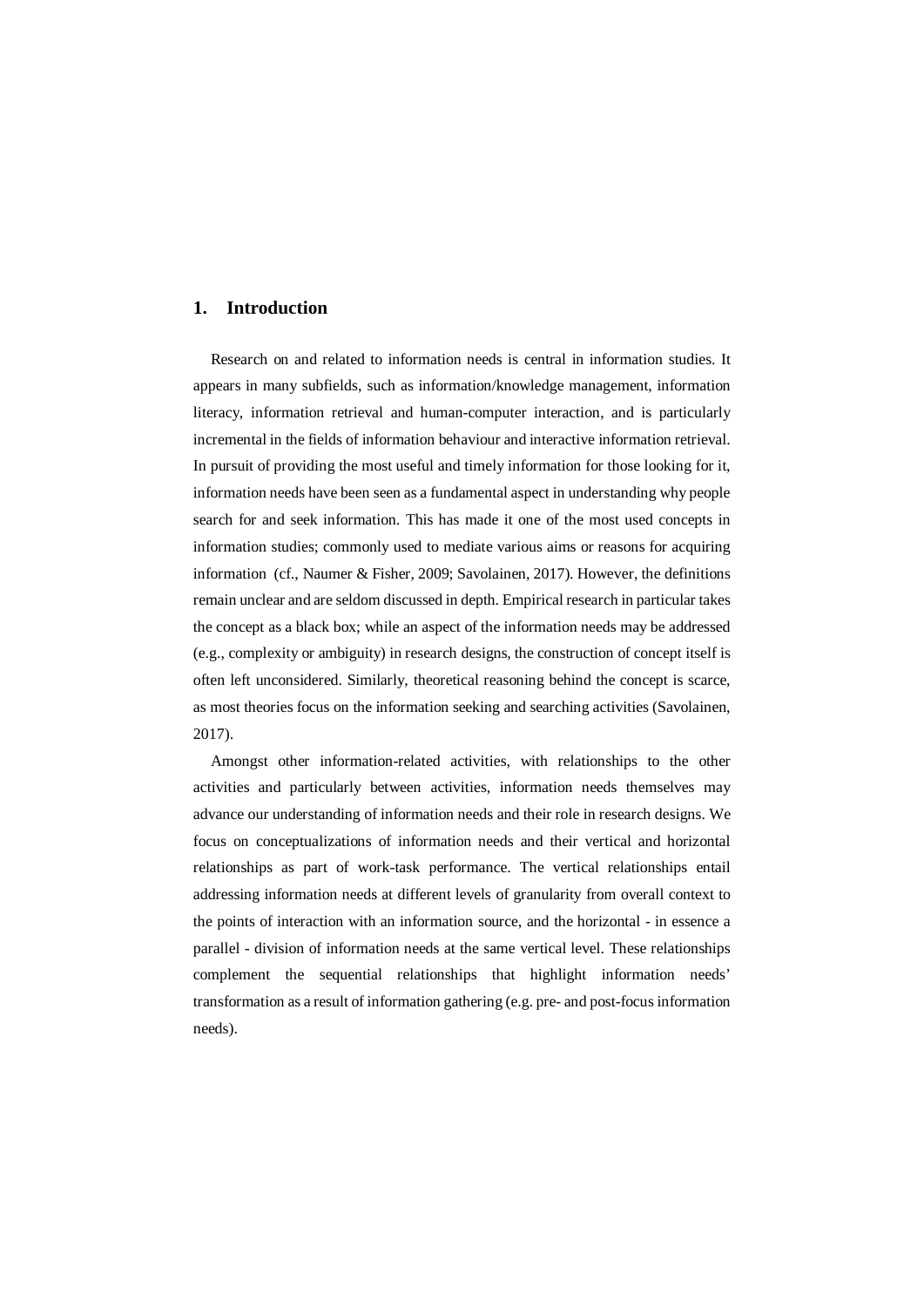When interacting with information, people may have many different purposes: to complete a work task, to resolve a personal problem, to achieve goals within one's hobby, to give assistance to others, to keep oneself entertained, etc. We delimit our scope in the context of work, which is a highly relevant area of research and provides a coherent base for the argumentation. Whereas, we believe that much of the reasoning is equally relevant for many work-like, goal-oriented situations in other contexts of life, strictly viewed, the analysis concentrates on work-task-based information needs, with an emphasis on their intellectual and physical dimensions. In keeping with this scope, we define information needs in this article accordingly:

> *Information need* denotes a – more or less clearly – identified piece of information that is expected to facilitate reaching a – more or less clearly – identified goal; it exists simply because the information is considered necessary to acquire in order to make progress. Information need(ing) is seen as an activity alongside information seeking and searching.

This definition may be emphasised as a matter of individual cognition, or as a socially constructed, shared understanding. It has *per se* nothing to do with claims of truth, objective sets of requirements, nor completeness. The focus is on the acquisition of information considered necessary for reaching a goal, in this article, a successful completion of a work task. Thus, information needs can lead to the acquisition of information never to be used for task resolution, nevertheless considered necessary in pursuing the resolution. This makes information needs an activity resulting in, but also as a result of, other activities. Information needs are thus not equalised by requirements for the resolution of the task. They do not have any fixed scope, but adjust fluidly until the resolution of the work task is reached, or the task is abandoned. We claim and discuss below how information needs are the result of the relationship between past (already happened), anticipated (not yet happened) and parallel (occurring approximately simultaneously) information-related activities in individually and socially, facilitated and constrained, information environments. We base our reasoning on earlier studies, mainly in the fields of information behaviour and (interactive) information retrieval, on which we also aim to contribute.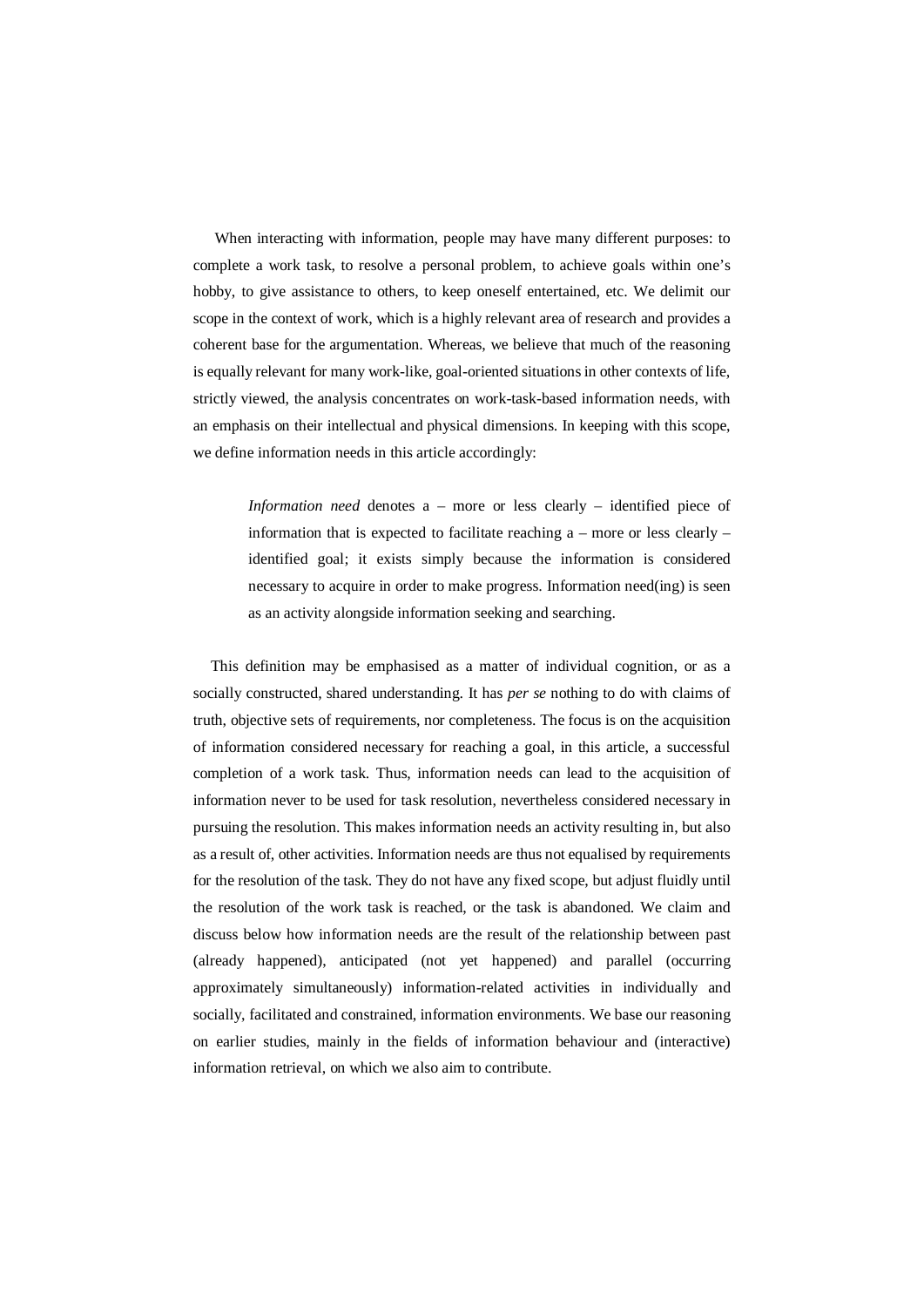Next, we will address related research in the fields of information behaviour and (interactive) information retrieval, resulting in a broad view on different conceptualisations of information needs and (work) tasks. Thereafter, we analyse taskbased information needs in vertical levels of professional and workplace context, work task, as well as its sub-tasks information seeking and information searching, and their related horizontal divisions. Lastly, we discuss the consequences of the analysis for future research.

## **2.** Information needs and work tasks – summarising literature review

## *2.1 Conceptualisation of information needs*

Information needs have been the subject of some conceptual investigations, as independent review articles or as part of theoretical frameworks for empirical studies on information needs. Taylor's (1968) work is pivotal and his four levels of information needs - visceral, conscious, formalized, and compromised – have been continually returned to in information studies (Tyckoson, 2015). Ruthven (2019) summarizes information need conceptualizations in relation to problematic situations (e.g., Belkin, Oddy, & Brooks, 1982; Dervin, 1983); to emotion/affective feelings (e.g., Kuhlthau, 1991); to sensation/bodily feeling (e.g., Lloyd, 2010); and, to cognition (e.g., Brashers, 2001), and relates them further to information need formulations in interaction with information retrieval systems. Cole (2015) emphasizes the role of searching information to first discover and, then address, the revealed information needs. Naumer and Fisher (2009) relate the concept to human needs and motivation and, following Wilson (1981), approximates it as a secondary need to more prevailing human needs, such as physiological, affective and cognitive needs. They also conclude that the social contextualization of information needs (e.g., Savolainen, 1995) is gaining footing alongside being addressed as individual mental activity in the field of information behaviour research. Savolainen's (2017) review on information needs revealed two types of conceptualizations: information needs as a primary trigger, a "root factor",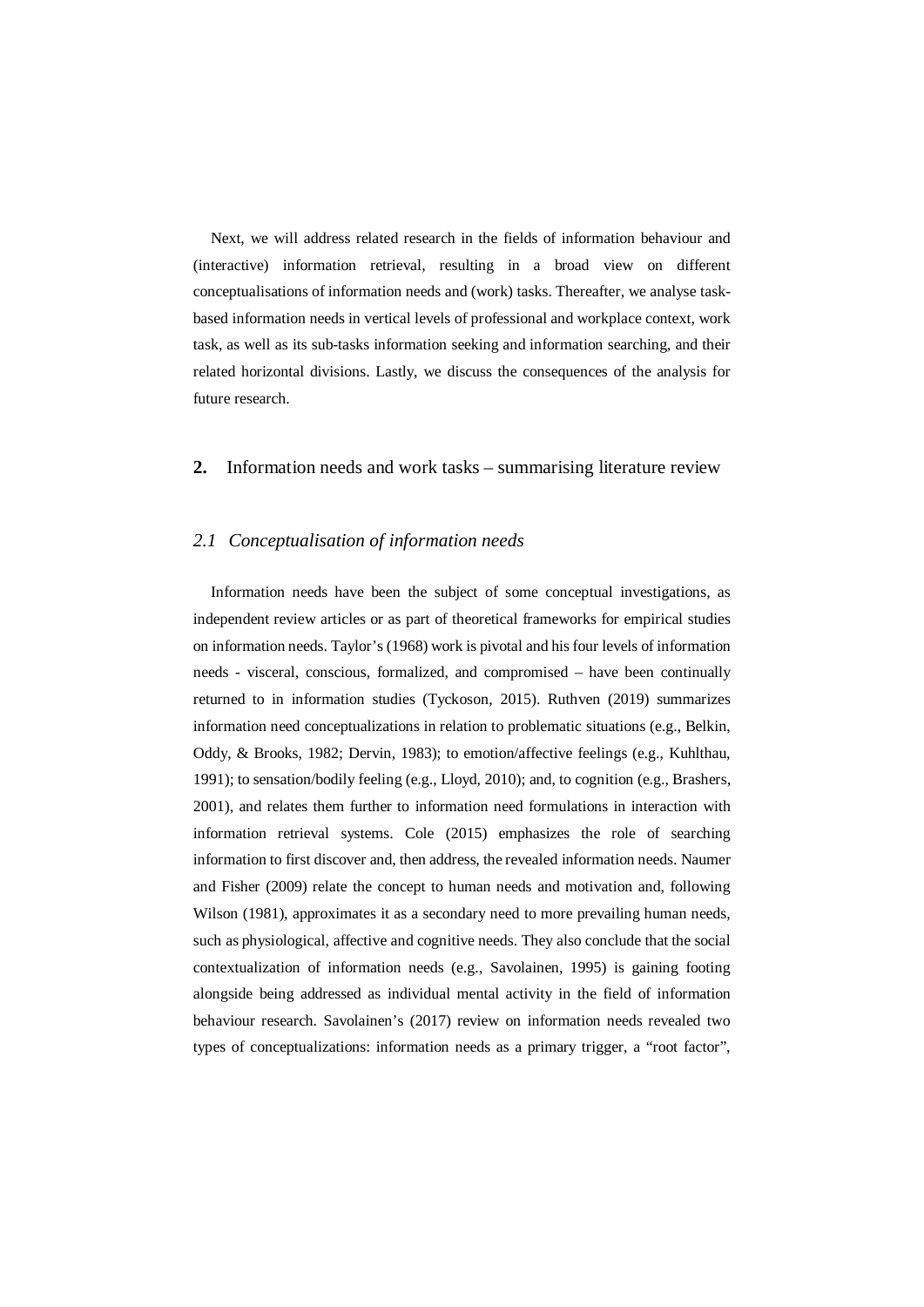behind identifying and accessing information sources, or as a secondary trigger or driver, determined by more fundamental elements (e.g., a work task). He concludes that task-based information needs are usually viewed as the latter.

The above works provide insights into the information need conceptualizations separately in the field of information behaviour *and* in the field of (interactive) information retrieval. Below, we provide a short overview of previous findings, in order to reflect the cross-section *between* the fields of information behaviour and (interactive) information retrieval. This overarching viewpoint has been largely neglected in previous conceptual considerations.

Information needs are understood and studied in different ways depending on the context: for instance, a search process, a work task, or an entire profession. Within a cognitive viewpoint, which relies on explanations offered by individual characteristics, such as the skills and knowledge of an individual, information needs are often described as an individual's need to acquire information to solve a problem or to learn about a topic of interest (Ford, 2015). Within a socio-cognitive viewpoint, sometimes referred to as a collectivistic approach (e.g., Talja, Tuominen, & Savolainen, 2005), shared understandings of valid needs and relevant information are seen as more apt explanations for perceived information needs (Byström, Ruthven, & Heinström, 2017; Byström, 2002). Yet, again, from the pure system-oriented perspective, information needs are considered as requests providing a testbed within which information systems' effectiveness can be measured (Kekäläinen & Järvelin, 2002).

In Taylor's (1968) seminal definition of information needs, these are distinguished at four levels; as visceral and unexpressed needs, as conscious but ill-defined needs, as formalized and expressed needs, and lastly, as compromised needs aimed at interaction with an information system (Taylor, 1968). Information needs may be prompted by other, more basic needs, such as affective, physiological and cognitive needs (Wilson, T. D., 1981). Furthermore, outside the pure algorithmic interests, information needs are often seen as evolving cognitive processes, in Taylor's model, (1968) towards the compromised needs, or, as in Kuhlthau's model (1993) along with the focus formulation. Their main assumption is that information needs become more explicit in conjunction with information gathering. These views emphasize an individual's role in defining information needs as part of their understanding. Cole (2011) presents, in his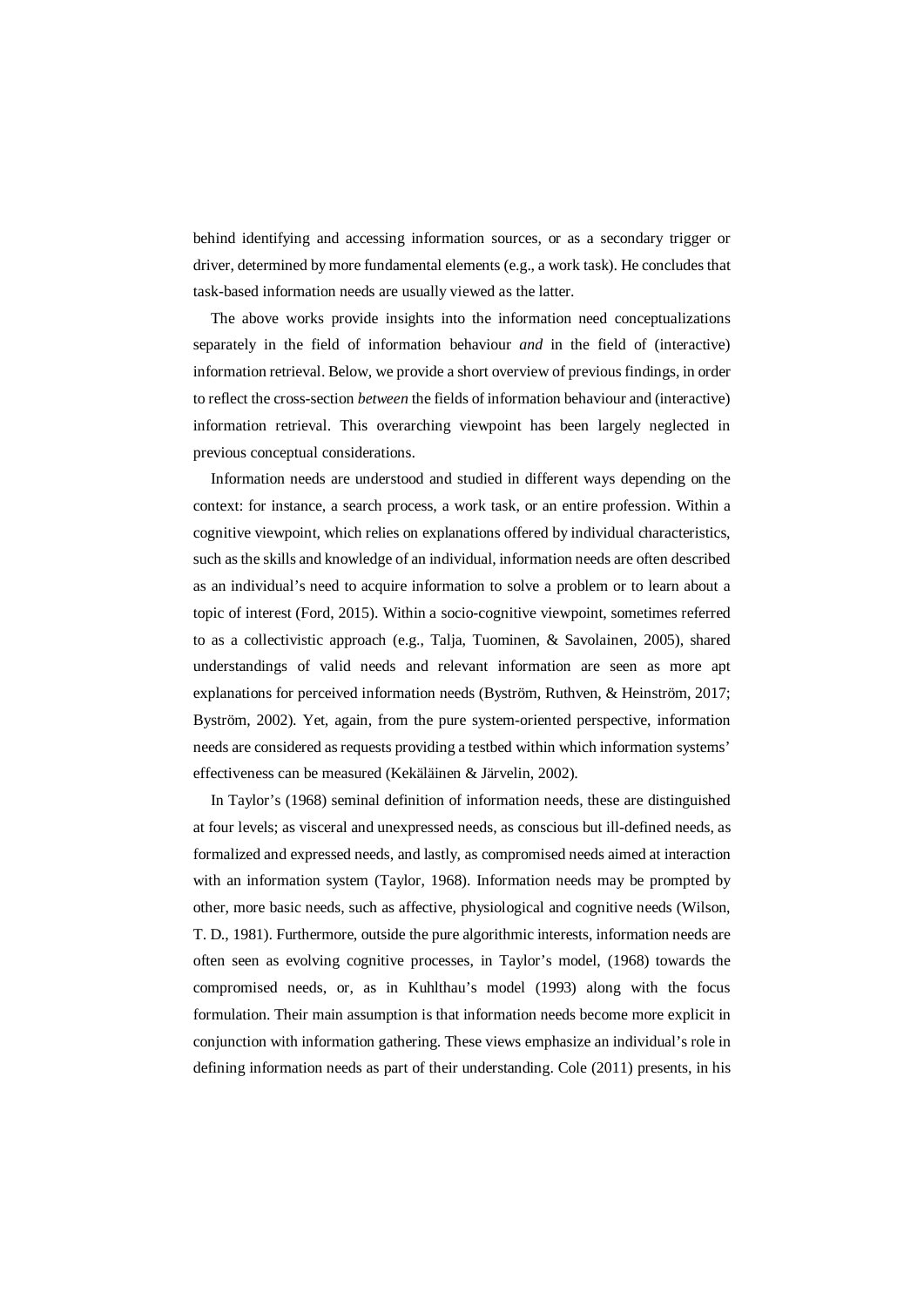theory of information needs for information retrieval, another interpretation of Taylor's information needs and claims "the user's information need manifests itself to the user differently over the course of performing a task" whereas it once instantiated to its deepest level "then stays the same" (Cole, 2011).

Within information behaviour research, a well-known, dynamic information need conceptualization is the "gap" in Dervin's Sense-Making metaphor (Dervin, 1983). She argues that information needs are most suitably defined as a gap between the current situation and the desired change for an individual. Allen (1997) frames information needs similarly from the perspective of a "person-in-situation". Cole (2011) roots information needs beyond an individual's comprehension, and grants them an existence outside the individual, as something instigating activities with which the individual engages. Thus, information needs are sometimes viewed as a fixed objective, a prearranged goal to be satisfied (e.g., Cole, 2011) sometimes as an established focus (e.g., Kuhlthau, 1993). The former is indicating that the information needs must first be revealed before they can be attended to and, the second, emphasizing the on-going construction of information needs simultaneously with attending to them.

#### *2.2 Studying information needs in relation to tasks*

Information retrieval (IR) research that takes a system-centric, or algorithmic, perspective on interactions assumes that information searchers come to an information system with clear information needs. The articulated query is equalized with the information needs but may be reformulated to emphasize different aspects. The information retrieval system is successfully satisfying the need if the results match the query terms (Baeza-Yates & Ribeiro-Neto, 1999). While being useful in algorithmic testing (Kekäläinen & Järvelin, 2002), this view does not consider any additional conditions, and treats the information needs on a basis of string matching and topical relevance. In addition, these information needs are commonly studied against a single collection consisting of similar information objects (e.g., documents). In this type of research, information needs are reduced to an objective, contextually unbounded instrument for measuring purposes.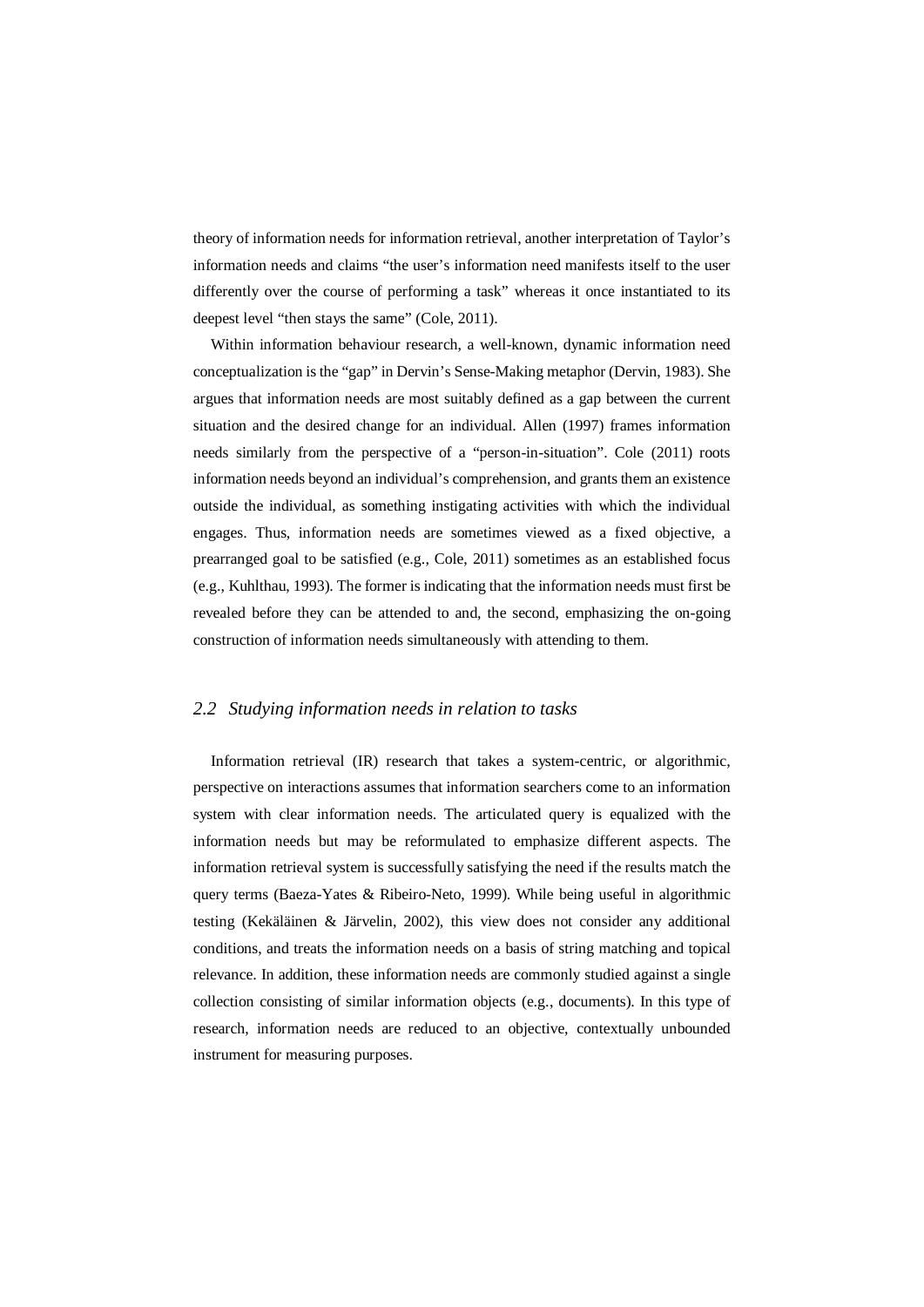More recently, search logs have been used to study information retrieval based on real user queries. In his seminal paper on Web information needs, Broder (2002) added transactional and navigational information needs to purely informational needs. The first means searching for information to be able to "perform some web-mediated activity" such as shopping or downloading files. The latter kinds of needs cover searching in order to reach a particular site. As a result of further elaboration of Broder's categories, Rose and Levinson (2004) conclude, similar to Dervin (1983), that "the 'why' of user behaviour is actually essential", and introduce "underlying goals" as concepts to address the reasons for searching, indicating that reaching the goal equals satisfying the information needs. However, Broder (2002) himself stated that classifying the needs based on the query is often merely "a wild guess", indicating that information needs are complicated phenomena, and irreducible to query formulations.

In the information behaviour (IB) research field, information needs are viewed as abstract constructs that may give reason to consult multiple information sources on multiple occasions, interactions that are referred to as information seeking (Wilson, T. D., 1981). Rather than addressing an interaction with a specific information source, these studies investigate what kinds of information are requested and from which sources. Studying information-related activities by diverse professionals is one of the largest interests in this research field, although task-based studies, as such, are not very common (cf., Case & Given, 2016). Taylor's (1991) seminal framework Information Use Environment (IUE) differentiates between information-related activities of different professions. By defining groups of people and their settings, as well as identifying their common problems and preferred resolutions, their information-related activities, including information needs, become more comprehensible. Byström, Heinström and Ruthven. (2019) adjusted the IUE model to acknowledge multiple professions' information needs playing together in workplace information environments (WIE).

Focussing on work roles, Leckie, Pettigrew and Sylvain (1996) identified a set of roles that every professional occasionally plays carrying out their work, such as expert, manager, administrator, educator and student. Each of these roles has related work tasks and information needs. Byström and Järvelin (1995) focussed on how increasing complexity of work tasks led to a need to acquire several types of information from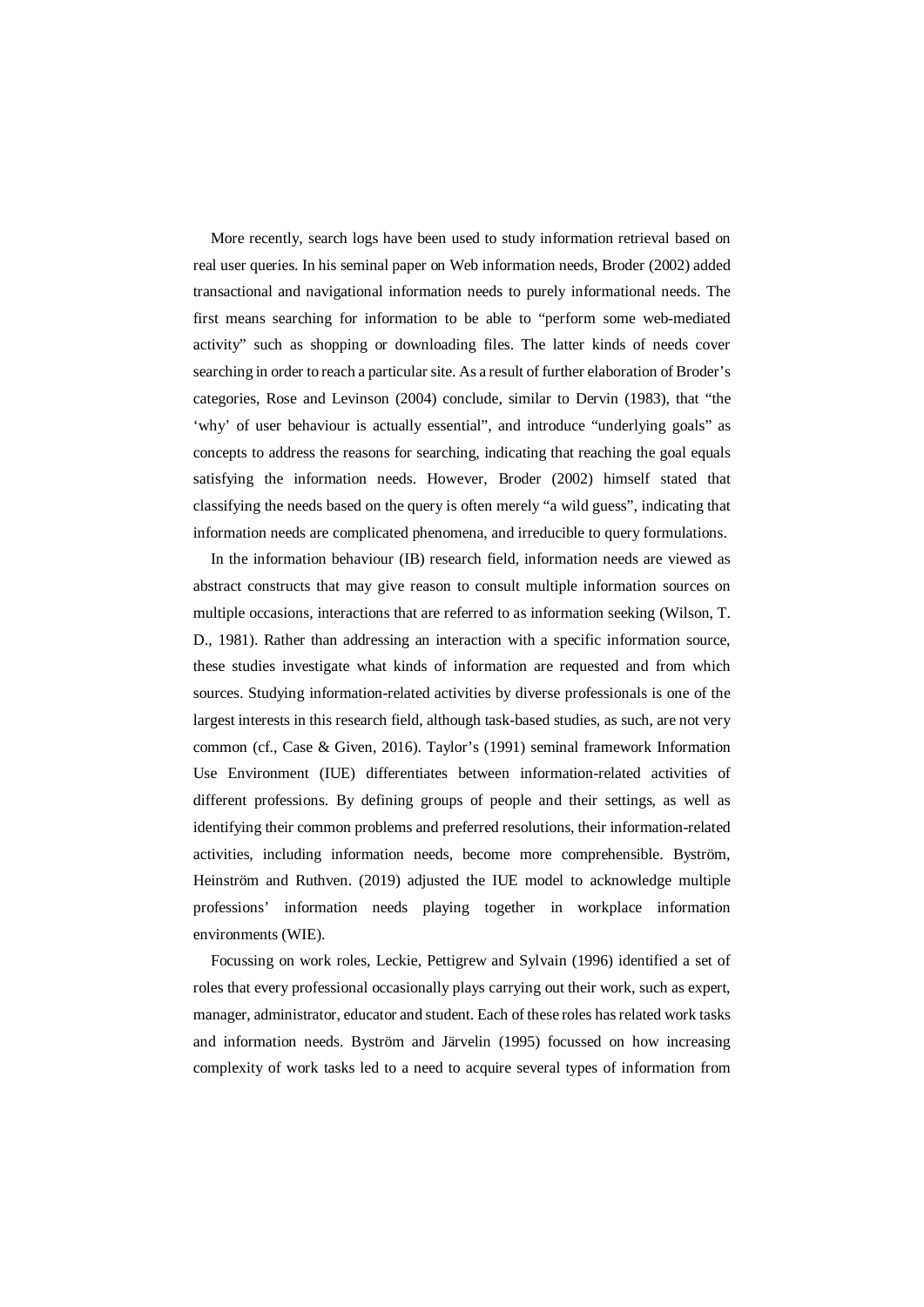multiple information sources. Kuhlthau and Tama (2001) found that work tasks where uncertainty was high led to information needs on both pre- and post-focus stages of task performance. Common to many information behaviour studies is the view that information is sought from a number of different information sources, and that early on (e.g., Gerstberger & Allen, 1968), a colleague was found to be the most useful source of information, able to provide task-related details, domain specific general knowledge, as well as instructions for how to do something (e.g., Byström & Järvelin, 1995).

The development of the interactive information retrieval (IIR) research field is partly a result of the realization of the complexity of real users' information searching. This branch of research addresses people's interaction with information systems, focusing specifically on the design, use or evaluation of the systems, but also, more broadly, on the role of information systems in seeking information. Belkin and colleague's (1982) seminal Anomalous State of Knowledge (ASK) model provides a cognitive view on information needs and may be seen as a starting point to IIR research. ASK describes information needs as knowledge structures, cognitive maps shifting along with the conceptual development of a person. The Berrypicking metaphor by Bates (1993) focused on the idea of exploratory information searching as the development of a person's conceptual understanding. Similarly, Kuhlthau (1991) introduced the, now widely established, idea about the importance of focus formulation in her Information Search Process (ISP), which was later developed further by Vakkari for IIR research (Vakkari, 2001).

The prevailing factor for them all is the emphasis on evolving information needs, as results of gaining more information and becoming more knowledgeable. Related to ideas from Dervin (1983) and Rose and Levinson (2004), Todd's concept of information intent refers to people's engagement with information in "purposeful, deliberate, and selective ways to get expanded and/or changed and/or clearer and/or verified picture, and by being able to state positions" (Todd, 2005). Thus, within the cognitive viewpoint information needs are seen as prerequisites for increasing one's knowledge.

To sum up, whilst information needs are a part of empirical research in all three fields of IR, IIR and IB, theoretical analyses of the concept are scarce. While theoretical reasoning on information needs has been practically non-existing in IR, it has raised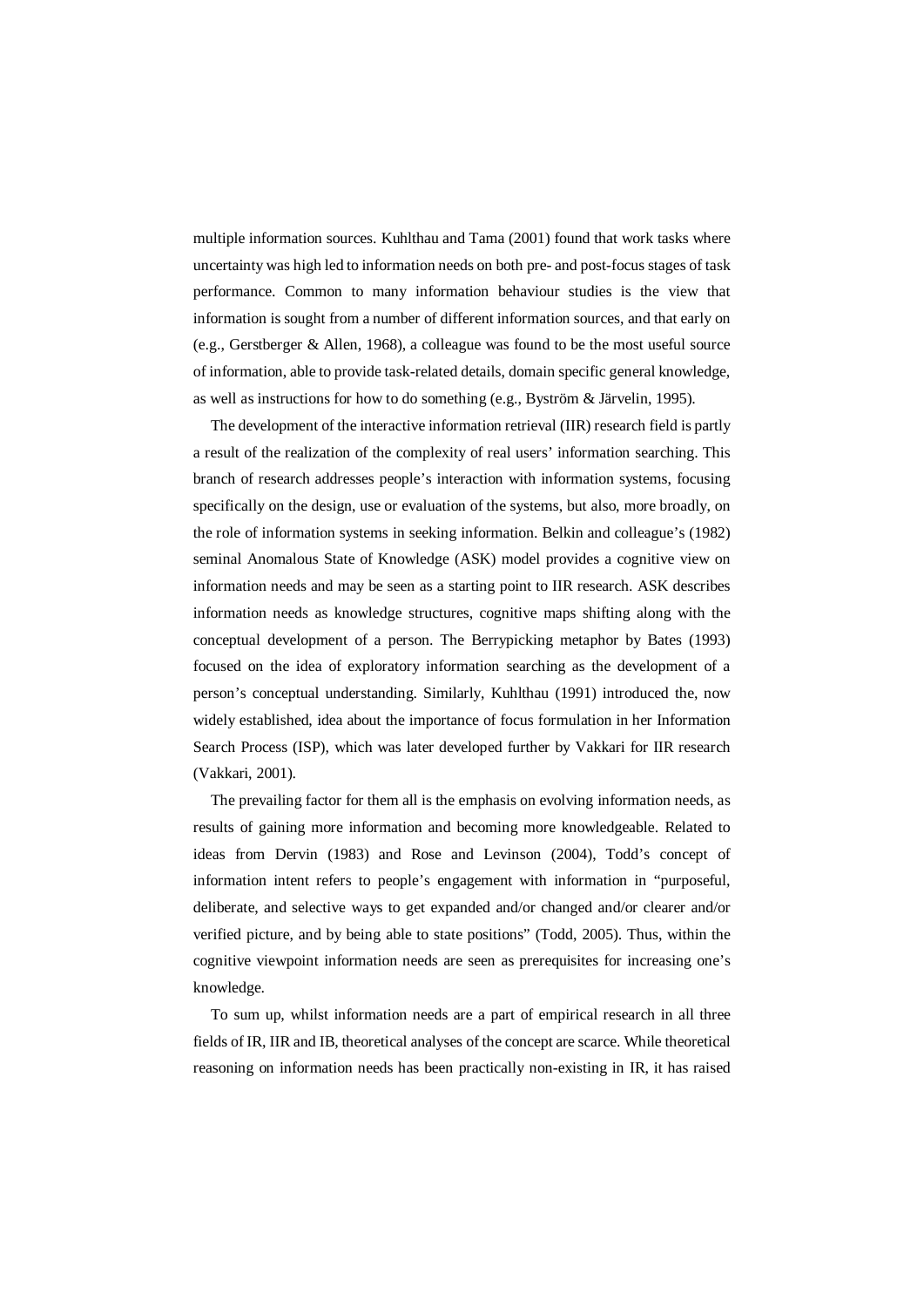some theoretical interest in the IIR field. Even though it has been mostly addressed in the IB field, there is no strong body of research on the concept. In both IIR and IB fields, the references to Taylor's (1968) four levels of information needs are common and, in both fields, information needs are often seen as triggers for looking for information that evolve in sequential steps. However, they target the concept on different levels of granularity. Simply put, information behaviour studies typically address the entire need for information of a given situation, whereas (interactive) information retrieval studies concentrate on a fraction of it, suitable to be directed at an information retrieval system (Byström & Hansen, 2005).

## *2.3 Interpretations of information needs*

In addition to granularity and context, the ontological views on information need differ per se. This difference is not primarily between the research fields as but between individual studies. One view emphasizes information needs as a fixed objective, the other as a fluctuating activity. The former defines information needs as independent objectives in the world. For instance, Cole (2011) explicitly interprets Taylor's four levels of information needs as different manifestations of one, sometimes hidden, information need. Information needs are given, but are not necessarily obvious for the person attending to a situation where the need exists; it must be first revealed and is only thereafter possible to satisfy. The alternative view considers information needs to be an activity resulted by information interactions taking place. Kuhlthau (1993), for instance, gives prominence to the activity of interacting with information first to settle a focus and then acting upon it. Bruce (2005) refers to anticipated information needs, as do Byström et al. (2017), indicating that information needs 'travel' over time, particularly in recurring situations, such as many work tasks.

Theoretical development in information studies adds an additional dimension to understanding information needs. The cognitive viewpoint, which epistemologically and ontologically emphasizes the individual agency in formulating and satisfying information needs, has been dominating in modern information studies. Within this line of thought, information needs have primarily been connected to characteristics of the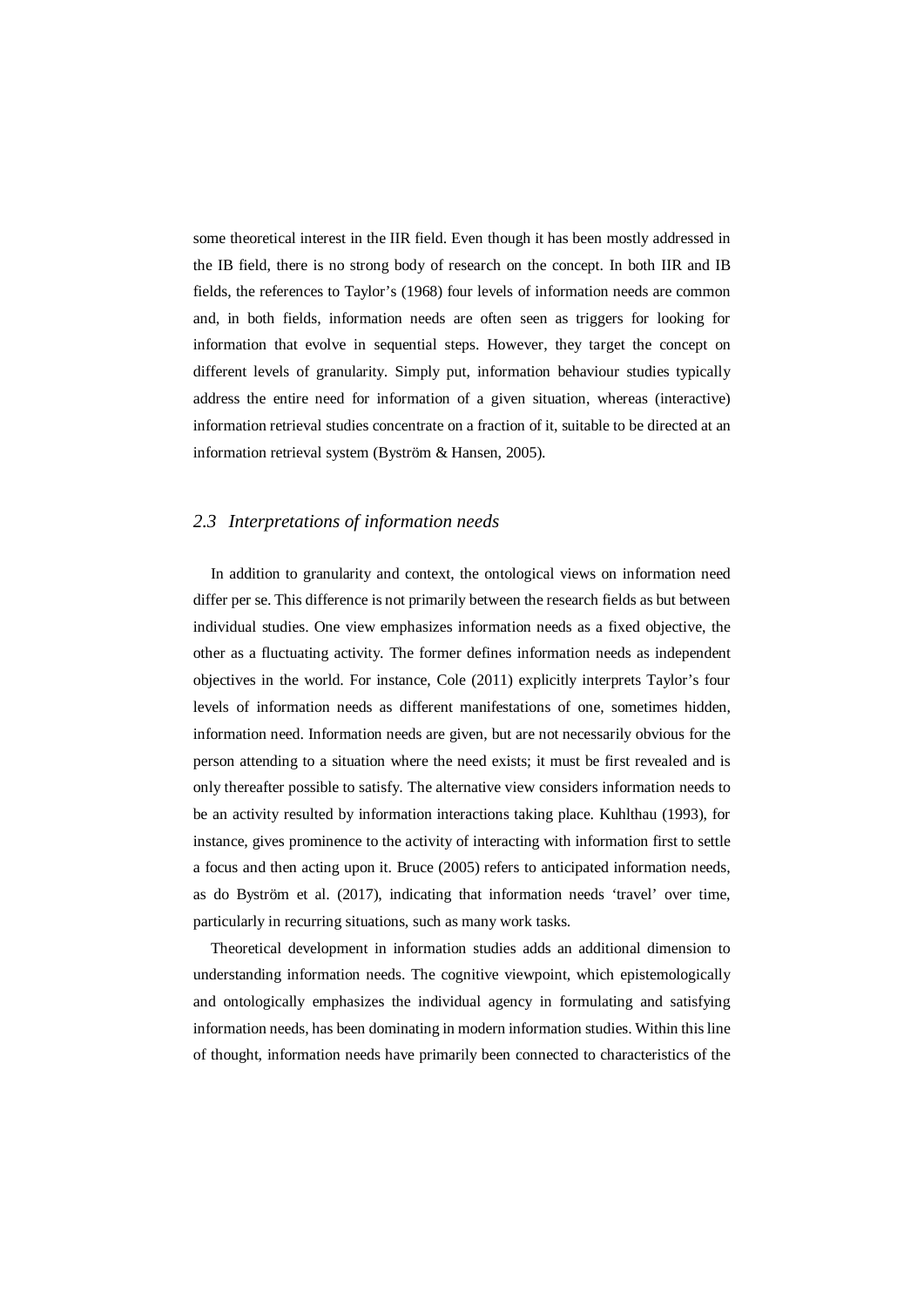individual looking for information. Information needs and, coping with them, are thus viewed as dependent on her capacities, such as motivation, her prior knowledge on the topic, or her skills in using information systems and other information sources (cf., Byström, 2007).

During the past couple of decades, the information behaviour field has incorporated practice-theoretical views that emphasize the social agency in defining and explaining information-related phenomena. For the purposes of information needs, this means that it is not exclusively a matter of an individual facing a situation where she requires and accesses information in order to proceed, but that the situation encompasses her socially and culturally predefined context; the situation is part of a collectively shared material and intellectual environment. The situations have occurred many times, perhaps becoming routines, establishing both norm and material structures that intermediate expectations, valid actions and legitimate goals (such as the criteria for preferred information and the collection of information sources). This means that whereas some information needs may be unique, many of them are not. Furthermore, the context, such as a workplace, sets boundaries for what kind of information needs are appropriate (cf. Byström, 2007; Salancik & Pfeffer, 1977), and what are legitimate measures to address them (cf., Taylor, 1991). Thus, within practice-orientation, information needs are explained by social conventions of a workplace, making them perceived and treated in a similar manner by most members in the same context (cf., Taylor, 1991; Wenger-Trayner & Wenger-Trayner, 2015). It may be claimed that the practice-oriented perspective is already firmly established within the research field of information behaviour, but has not yet been acknowledged in the field of (interactive) information retrieval. However, Cole's (2011) take on Taylor's (1968) conceptualization of information needs could be interpreted as a step towards practice theories, if the information needs to be revealed are understood as socio-cultural, relatively stable objectives of a practice, like those related to school assignments, or to work tasks. Nevertheless, the linkage to social context is not so far explicitly addressed in research on interactive information retrieval.

There are only a handful of scientific contributions that make mention of *task-based information needs.* Apart from Savolainen (2017), none of them has used it in any elaborated sense. However, the term is implicit in a large amount of research within the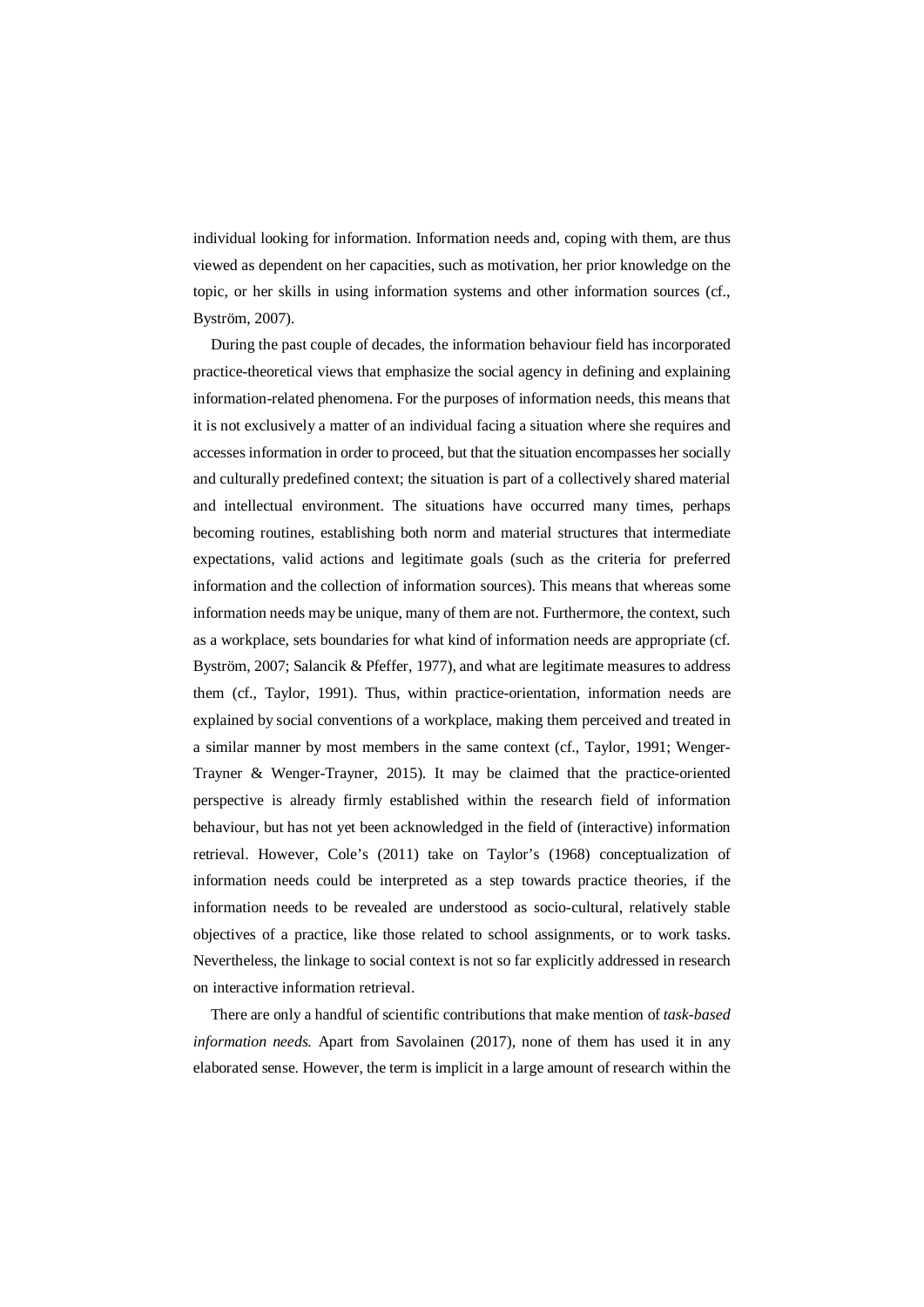task-based approach, both in the field of information behaviour, as well as in the field of interactive information retrieval. Savolainen (2017) concludes that, in the field of information-behaviour research, the task-based information needs are viewed both as triggers that *set* information seeking in motion and as drivers that *keep* information seeking in motion.

#### *2.4 Information needs in information intensive tasks*

While moving on to conceptually analysing task-based information needs, we identify the level of work-task as intermediary level of granularity that binds the information behaviour and (interactive) information retrieval fields together. This concept is used in both fields, but seldom fully connects the two. Byström (1999; Byström & Hansen, 2005) explicitly introduces a nested relationship between worktask, information-seeking tasks, and information-searching tasks. Wilson's (2000) nested model places information searching in information seeking and, furthermore, in a general framework of information behaviour. Leckie et al. (1996) connect work tasks and subsequent information seeking to different work roles engaged in by professionals. Taylor's (1991) conceptualization of information use environment (IUE) indicates that each profession forms ideological and material structures to frame their information usage. Lloyd (2010) emphasizes the power of social-cultural practices in the formation of information landscapes where information is sought and used, and in which the work is carried out (Byström & Lloyd, 2012). Ingwersen and Järvelin (2005) focus on information-search tasks and view them as part of information seeking and as a consequence of work tasks or other interests. Byström and Hansen (2005) share the same view , while placing equal emphasis on work tasks, information-seeking tasks and information-searching tasks. Kumpulainen and Järvelin (Kumpulainen & Järvelin, 2010; 2012; Kumpulainen, 2014) provide one of the very few empirical investigations in which all three levels are addressed. In the following, we use the works above as a source of inspiration – well aware that they include different ontological and, even epistemological, groundings – to further investigate how the concept of information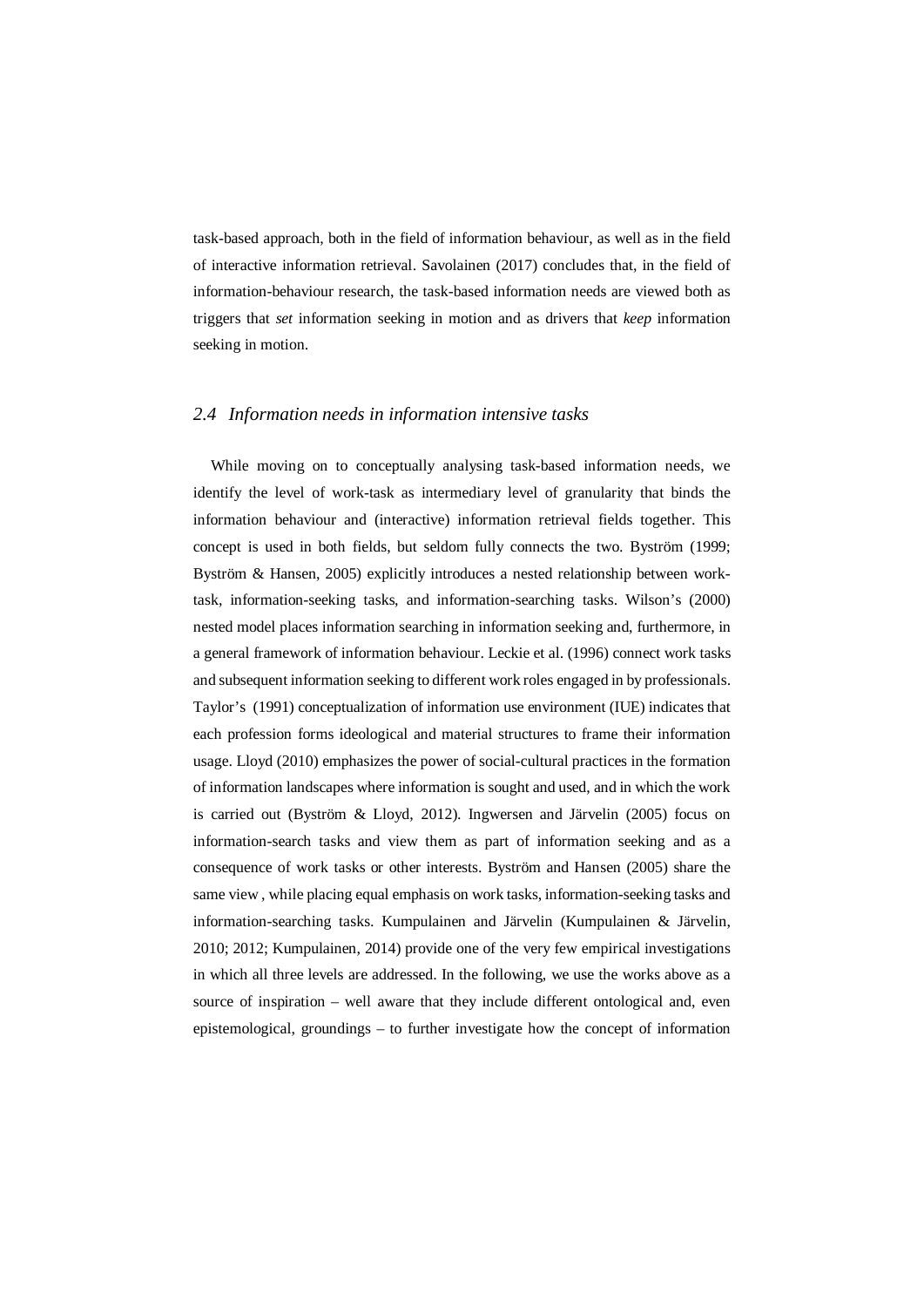needs unfolds on four levels: professions, work tasks, information-seeking tasks, and information-searching tasks.

Not all tasks lead to active information seeking and searching. Some tasks may require only recalling earlier learnt and, already known, information, and thus lead to no information needs as set out in the definition used in this article. However, our focus is on information-intensive tasks that require explicit information seeking and searching in order to be completed. According to Byström (2007), a task is usually seen as a purposeful set of interlinked concrete or cognitive activities performed by people or machines. Furthermore, it normally has a meaningful purpose, and an identifiable beginning and end. Tasks are constructed in varying contexts within research: they can be authentic work tasks (e.g., Kumpulainen & Järvelin, 2010; Saastamoinen, Kumpulainen, & Järvelin, 2012), leisure tasks (Wilson, M. L. & Elsweiler, 2010), learning tasks (Limberg, 2007), simulated tasks (Borlund, 2016), as well as assigned or self-generated (Bilal, 2002; Savolainen & Kari, 2006), depending on the aims and settings of the research. Furthermore, tasks can be seen as task descriptions or as task processes (Byström & Hansen, 2005). The first view resembles an assigned or simulated task, whereas the second addresses a task as manifested through its execution. The latter emphasizes the dynamic nature of a task, including a set of actions in the pursuit of a particular evolving goal (Byström & Hansen, 2005). An enduring characterization of a task is that it is a goal-directed activity (e.g., Hackos & Redish, 1998; Hansen & Järvelin, 2005; Järvelin et al., 2015; Vakkari, 2003).

One central aspect for tasks is the level of granularity. Ingwersen and Järvelin provided an embedded model of information seeking and retrieval design and evaluation framework (Ingwersen & Järvelin, 2005). It entails examining the various layers of context that influence the search process, namely socio-organizational and cultural context, work task, information seeking and lastly, information searching, i.e., level of retrieving information. At the most specific level, which is the searching task, all the other layers withstand, implicitly. Similarly, Byström and Hansen (2005) provide a conceptual framework, building on the layers of different granularity and the relationships between, and within, the layers. In their framework, search tasks are embedded in seeking tasks, which are embedded in work tasks, correspondingly. Furthermore, they divide tasks into three phases; task construction on a conceptual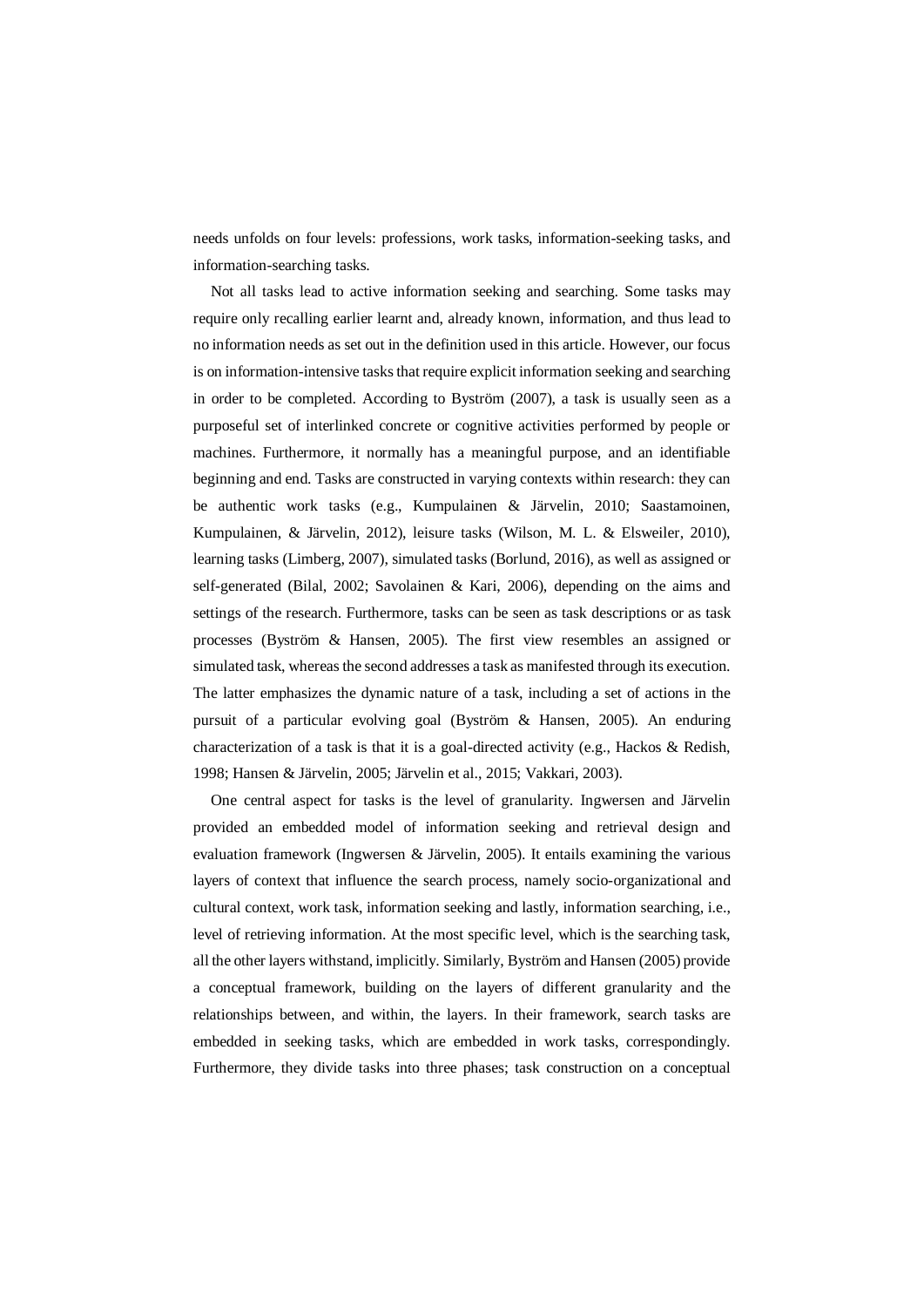level, actual performance, and, task completion, and there may be several, one or no information-seeking and searching tasks involved during each phase.

At the most granular level, the search tasks may be simple lookup tasks (e.g., factual, known-item searches, or navigational searches); or exploratory searching including learning and investigations (Marchionini, 2006). Marchionini (2006) provides a hierarchy of needs to be addressed, which range from (i) basic facts that guide shortterm actions to (ii) networks of related concepts that help to understand phenomena or execute complex activities to (iii) complex networks of tacit and explicit knowledge, which accumulate into expertise during the course of life.

In the following, we aim to conceptually analyse relationships of task-based information needs on the basis of the levels of granularity in task-performance process and propose a conceptual framework for both the information-behaviour field and the (interactive) information retrieval field. We believe such a framework is necessary to fully bridge the research fields.

# **3. Task-based information needs – vertical and horizontal relationships**

The previous models all account for defining task-based information needs as part of task performance, often emphasising the sequential development or evolvement of information needs. What is missing is the explicit consideration of information needs as multi-level activities resulting in different kinds of information needs. This activity occurs, not only at various phases of the task-performance process (e.g., pre- and postfocus), but also at various levels of granularity (e.g., work task or search task) and at the points of interaction with an information source (e.g., an information system or a colleague). Put in Taylor's terminology, one visceral need may result in a number of interconnected compromised needs (cf., Cole, 2011). Both expectations related to the work task and to the information sources chosen for use create an anticipated intent for a result at each point of interaction with an information source. Therefore, the overall context – consisting of previous experiences, social norms, situational preconditions, and information already available for the task – often leads to information needs that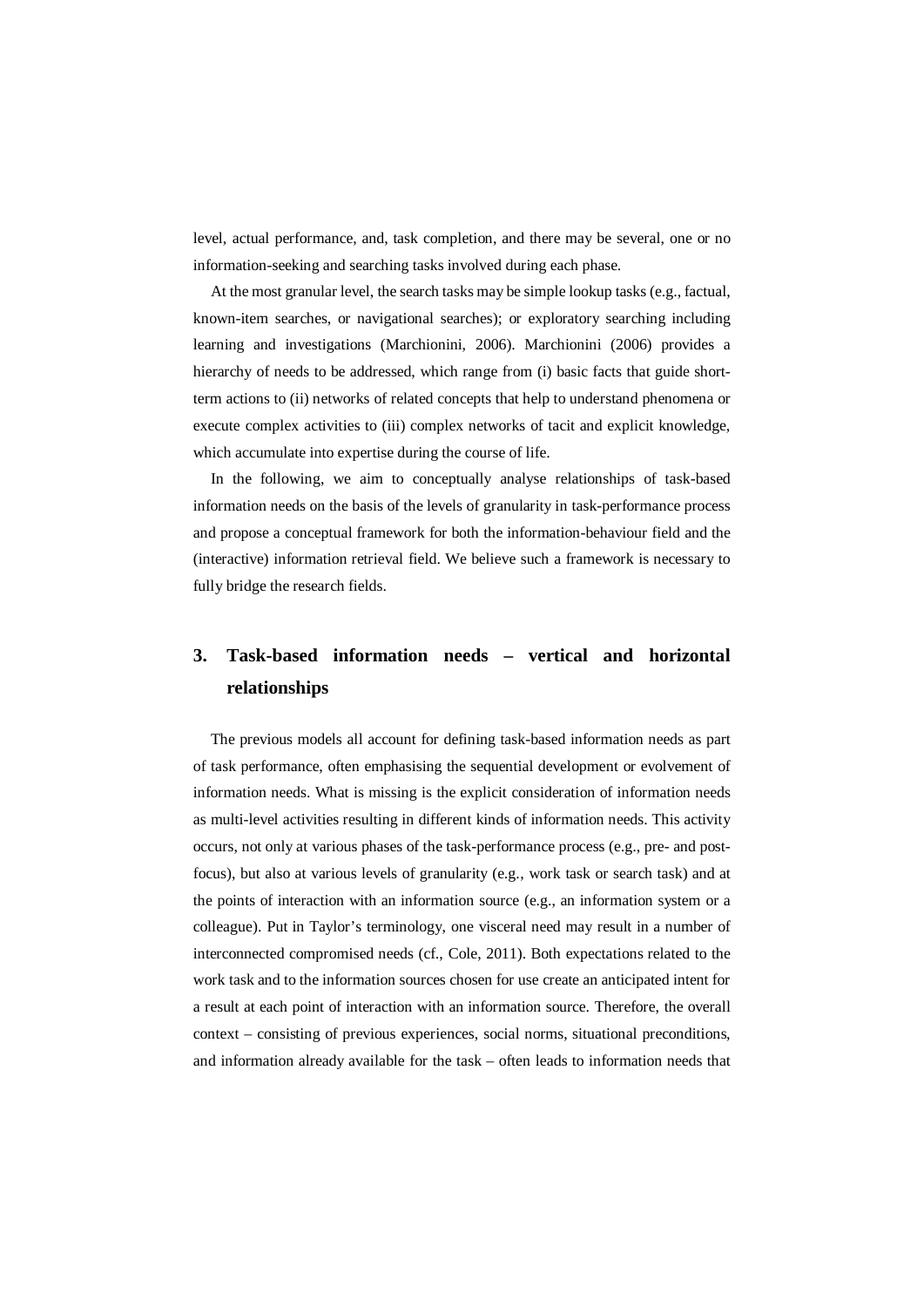are not necessarily unique, but specific at the current point of interaction with an information source. Sometimes, the entirety of information needs for the task at hand is treated in one interaction, at other times it is only a fraction of them. It is the intent at the point of interaction with an information source that manifests in information needs, entirely or only partly, through formulations put forth (cf., Ruthven, 2019) and operationalized as compromised needs (cf., Taylor, 1968). In the case of partial coverage of information needs, the separate points of interaction are intertwined with each other, addressing the same or different aspects. Thus, intents form parallel, rather than sequential, relationships to each other. This means that in one work task, there may be several information needs on different levels of granularity, tied to each other by vertical, as well as horizontal relationships.

Table 1 distinguishes between the vertical and horizontal relationships of information needs. Both types of relationships are illustrated in the section below by an example of two work tasks, writing a scholarly article and requesting travel expenses. Whereas all information needs concretizing into intents at the point of interaction with an information source, they only make a difference and are possible to assess in relation to their context. The vertical and horizontal relationships represent a hierarchical arrangement of the context for analysing information needs during a task performance. It should be emphasized that the vertical and horizontal information needs are conceptual and analytical research constructs, and not necessarily something that people readily relate to in carrying out their work. The following sub-sections address information needs at each vertical level along with the associated horizontal information needs.

#### *3.1 Information needs at professional level – motivating needs*

The professional context is the most general of the vertical levels in our framework. At this level, we identify information needs as *motivating needs* that define the scope of the work-task context (cf., Byström, 2007; Byström, 2002; Ingwersen & Järvelin, 2005). Table 2 shows the level of professional context with example tasks related to scholarly writing and travel reimbursement tasks.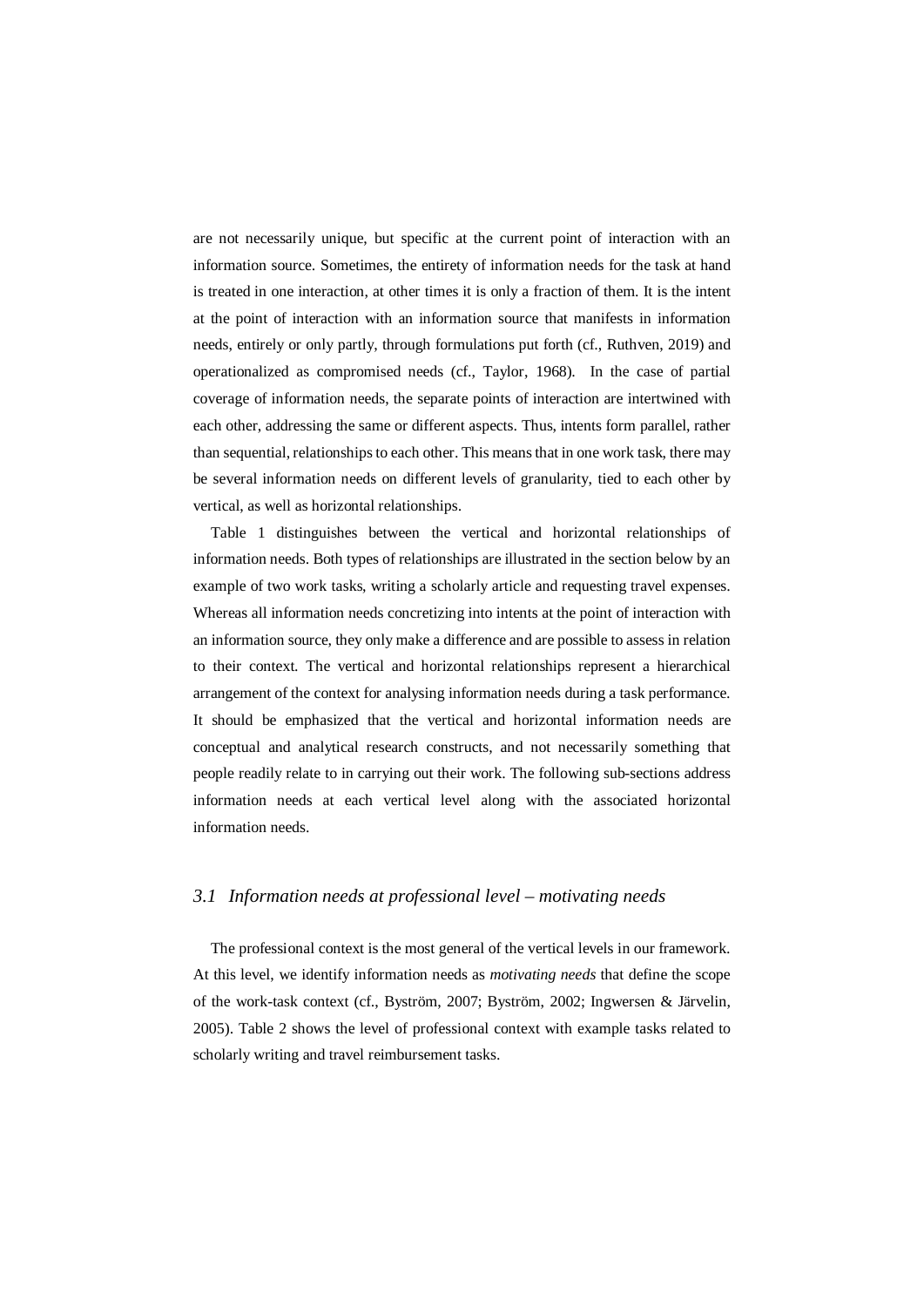|  |  | Table 1. Vertical and horizontal information needs |
|--|--|----------------------------------------------------|
|--|--|----------------------------------------------------|

| <b>Vertical task-based</b>       |                                                   |  |
|----------------------------------|---------------------------------------------------|--|
| relationships                    | Horizontal task-based relationships               |  |
| <b>Professional practice:</b>    |                                                   |  |
| <b>Motivating needs</b>          | Contextual understanding                          |  |
| Information needs at the level   | Needs for knowledge about the historic-cultural   |  |
| of professions and work roles    | framing and "ways of working".                    |  |
| - high-level view                | Needs to implement organizational traditions.     |  |
|                                  | Shared needs and practices.                       |  |
| Work task:                       |                                                   |  |
| Driving needs                    | <b>Operational comprehension:</b>                 |  |
| Work-task related information    | Needs aiming to understand what tasks are         |  |
| needs                            | required and how they are conducted.              |  |
| -process level view              | Needs considering what kinds of subtasks are      |  |
|                                  | required.                                         |  |
| <b>Information-seeking task:</b> |                                                   |  |
| <b>Triggering needs</b>          | <b>Targeted requests</b>                          |  |
| Information-seeking task         | Topical, problem solving and procedural           |  |
| related information needs        | information needs.                                |  |
| - moderate level view            | Needs related to information source/channel       |  |
|                                  | selection.                                        |  |
| <b>Information search tasks:</b> |                                                   |  |
| <b>Intents</b>                   | Queries and questions                             |  |
| Information-search task related  | Needs expressed as queries into single or various |  |
| information needs                | systems or as questions to a person / various     |  |
| - low level view                 | persons.                                          |  |

Whereas work tasks are the main driver for information needs, these tasks themselves are situated in the context of a workplace. In this context, different social and professional norms, as well as societal and organizational regulations, frame what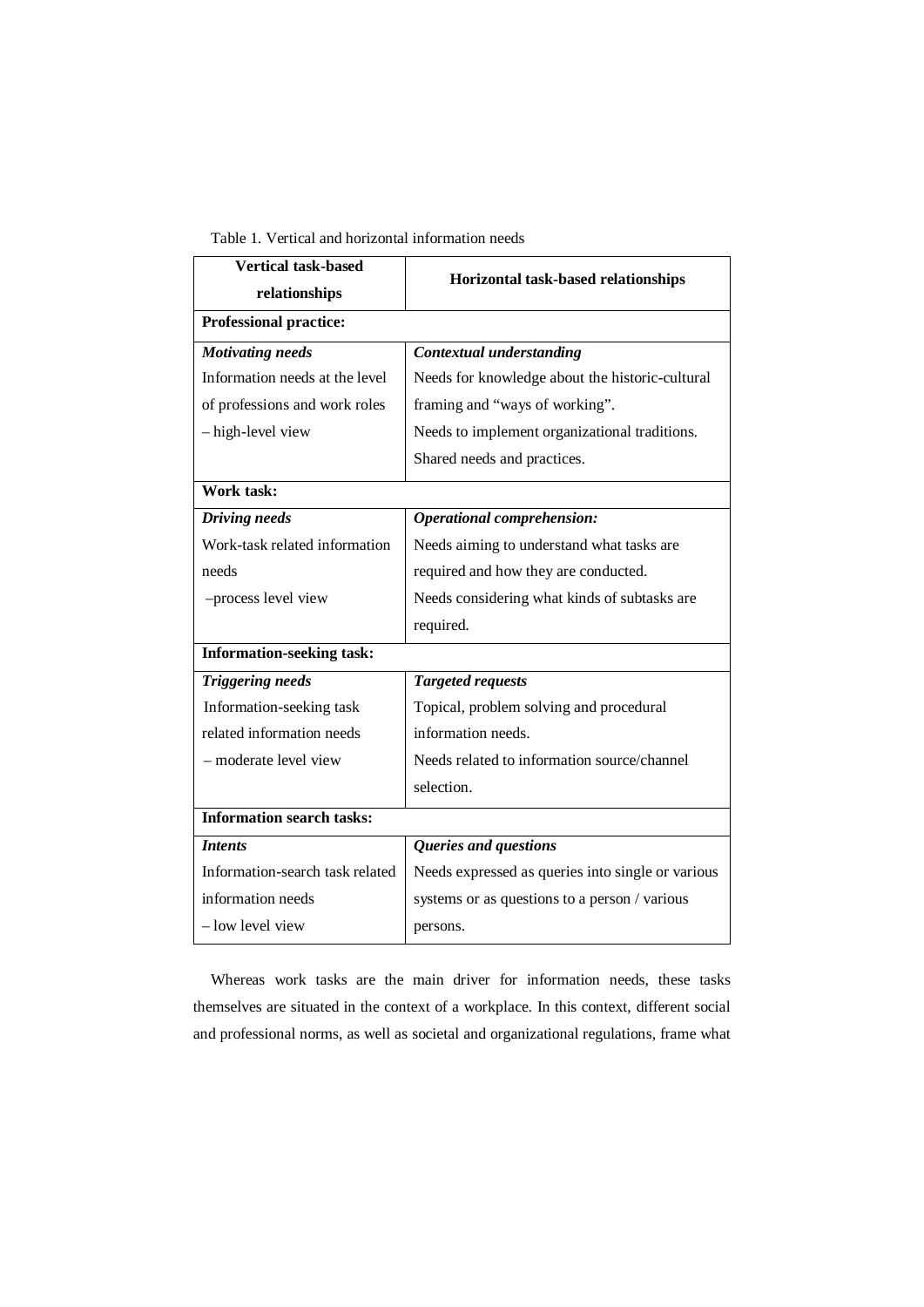counts as work and what work task are included, how the tasks are defined in order to be conducted and what results to aim for (Taylor, 1991).

 This means that work tasks belong to a setting, predefined by cultural-historical values and conventions (Byström & Lloyd, 2012; Byström et al., 2017; Taylor, 1991). One consequence of this framing is that the person carrying out a work task is accountable to her profession and the workplace. Part of such accountability involves understanding what kinds of goals are desirable for work. This understanding involves recognition of valid information needs and valid information sources, based on contextspecific focus and scope that are shared with others in the same profession and workplace. This pushes the task performer to emphasize certain goals, legitimizing both information needs and information sources in order to be accountable in front of their peers. Thus, information needs and their operationalization at the point of interaction with a source, grow through reoccurrence into a practice that guides actions in similar situations.

| <b>Vertical level – Motivating needs</b><br>Information needs at the level of professions and work roles – high-level view |                                                    |  |
|----------------------------------------------------------------------------------------------------------------------------|----------------------------------------------------|--|
| <b>Horizontal level</b>                                                                                                    | <b>Examples</b>                                    |  |
| Needs related to                                                                                                           | Scholarly article:                                 |  |
| contextual understanding:                                                                                                  | What are high-quality journals?                    |  |
| - the historic-cultural framing                                                                                            | What requirements do they set?                     |  |
| - "ways of working"                                                                                                        | What journal is most suitable for the present      |  |
| - organizational traditions                                                                                                | manuscript topic?                                  |  |
| - shared goals/values                                                                                                      | Who are the most influential theoreticians in this |  |
| - information environment                                                                                                  | field?                                             |  |
| per se                                                                                                                     | What schools of thought are there in this area?    |  |
| - etc.                                                                                                                     | Travel expenses reimbursement:                     |  |
|                                                                                                                            | How does the reimbursement system work?            |  |
|                                                                                                                            | What expenses are possible to get compensated?     |  |

Table 2. Professional level information needs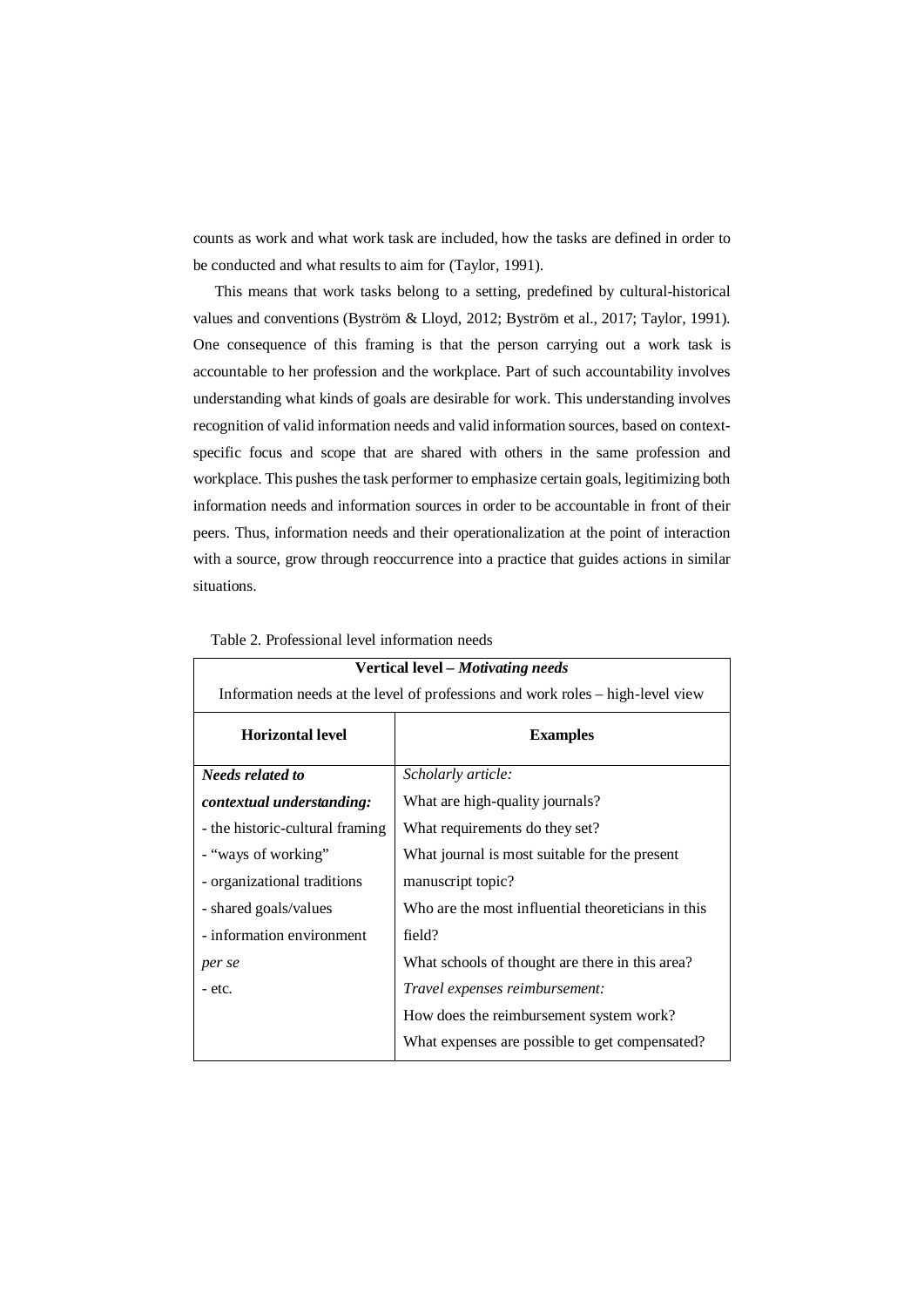The recognition of motivating needs are not demarcating *per se* but facilitating work by indicating acceptable results and making some work tasks predictable, i.e., performed similarly among peers. For "old" professions – like physicians – work practices, including the motivating needs, are rather stable, whereas for "new" ones – like influencers – the practices are still not established. Nevertheless, all work practices undergo externally and internally prompted changes.

The more common the work task is for a profession and a workplace, the more routines are involved in its performance. This includes the information-related activities: formulation of information needs, scope of information seeking and interaction with information sources. Routine activities are learned and carried out repetitively and are taken for granted in due time. However, practices effectuate through individuals' actions and the power of practices may be contested by choosing to act differently to expectations, either by unfamiliarity, ignorance or consideration. In all cases, the outcome may, or may not, lead to changes in the practice and motivating needs (cf., Wenger-Trayner & Wenger-Trayner, 2015). In this sense, the motivating needs of a profession and the workplace resemble, to a certain degree, given and objective, forming a set of implicit or explicit information requirements to achieve a legitimate result.

The practices influence information-related activities in two ways. First, as in carrying out work, awareness of what information requirements need to be addressed is growing through learning. Second, the results are assessed by others, such as peers and management. Thus, the accountability to peers and management reinforces certain kinds of information needs and, often, even the use of certain kinds of information sources. Each time that they are promoted, these collectively shared understandings feed into the level of work tasks reinforcing the practice. Thus, motivating needs are often subtle, unspoken and spun over many topics creating a net of horizontal needs. Their long-lasting and general scope makes them less likely to lead to actual information needs as defined in this article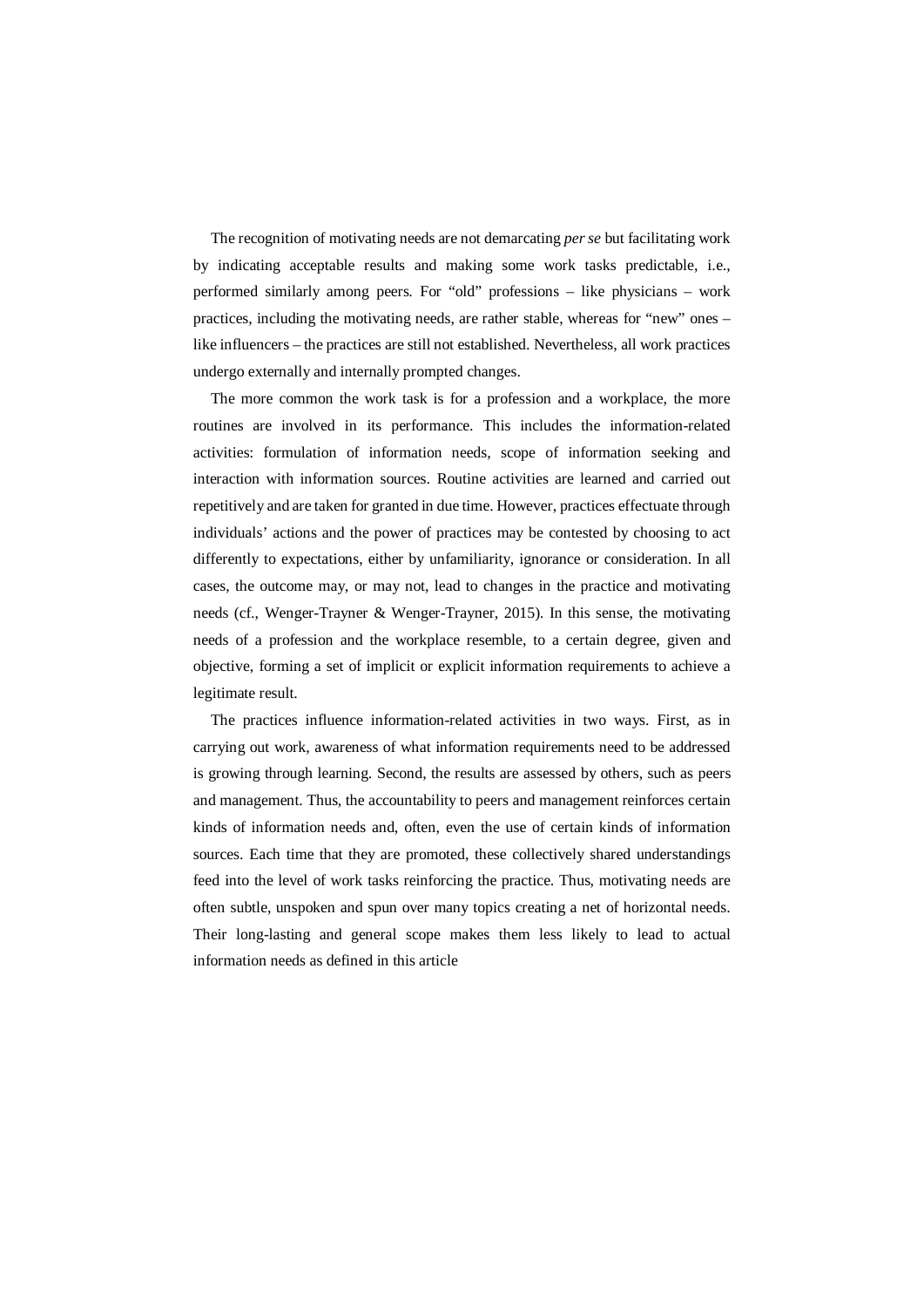## *3.2 Information needs at work task level – driving needs*

The next vertical level of analysis consists of information needs that keep the work activity in motion, that is, to facilitate completing the task (see Table 3). We term these information needs 'driving needs' (cf., Savolainen, 2017). Driving needs are related to processes and goals connected with the work task, which stem from shared knowledge structures and associated practices, and are interpreted and acted upon by the task performer. This makes the driving needs – and other information-related activities – responsive to both contextual and personal characteristics (Vakkari & Huuskonen, 2012). If the task performer can immediately identify the information requirements, determine the process ahead and envision the result, then the task is perceived as a simple task, instigating no, or few, relatively straightforward information-related activities, including information needs.

| Vertical level - Driving needs                           |                                                    |  |
|----------------------------------------------------------|----------------------------------------------------|--|
| Work-task related information needs – process-level view |                                                    |  |
| <b>Horizontal level</b>                                  | <b>Examples</b>                                    |  |
| Needs related to                                         | Scholarly article:                                 |  |
| <i>operational comprehension:</i>                        | Get an overview of previous research               |  |
| - main questions/issues/problems                         | How does our view on information needs             |  |
| - task-specific informational                            | differ from others?                                |  |
| requirements                                             | <i>Travel expenses reimbursement:</i> Complete all |  |
| - procedural requirements                                | details for the entire trip                        |  |
| - accepted resolution                                    |                                                    |  |
| - etc.                                                   |                                                    |  |

Table 3. Work-task level information needs

The more ambiguous the task process, or its goals are perceived, the more information needs involved (Byström and Järvelin, 1995). Several kinds of information may be identified as necessary to collect. This entails subject-oriented information that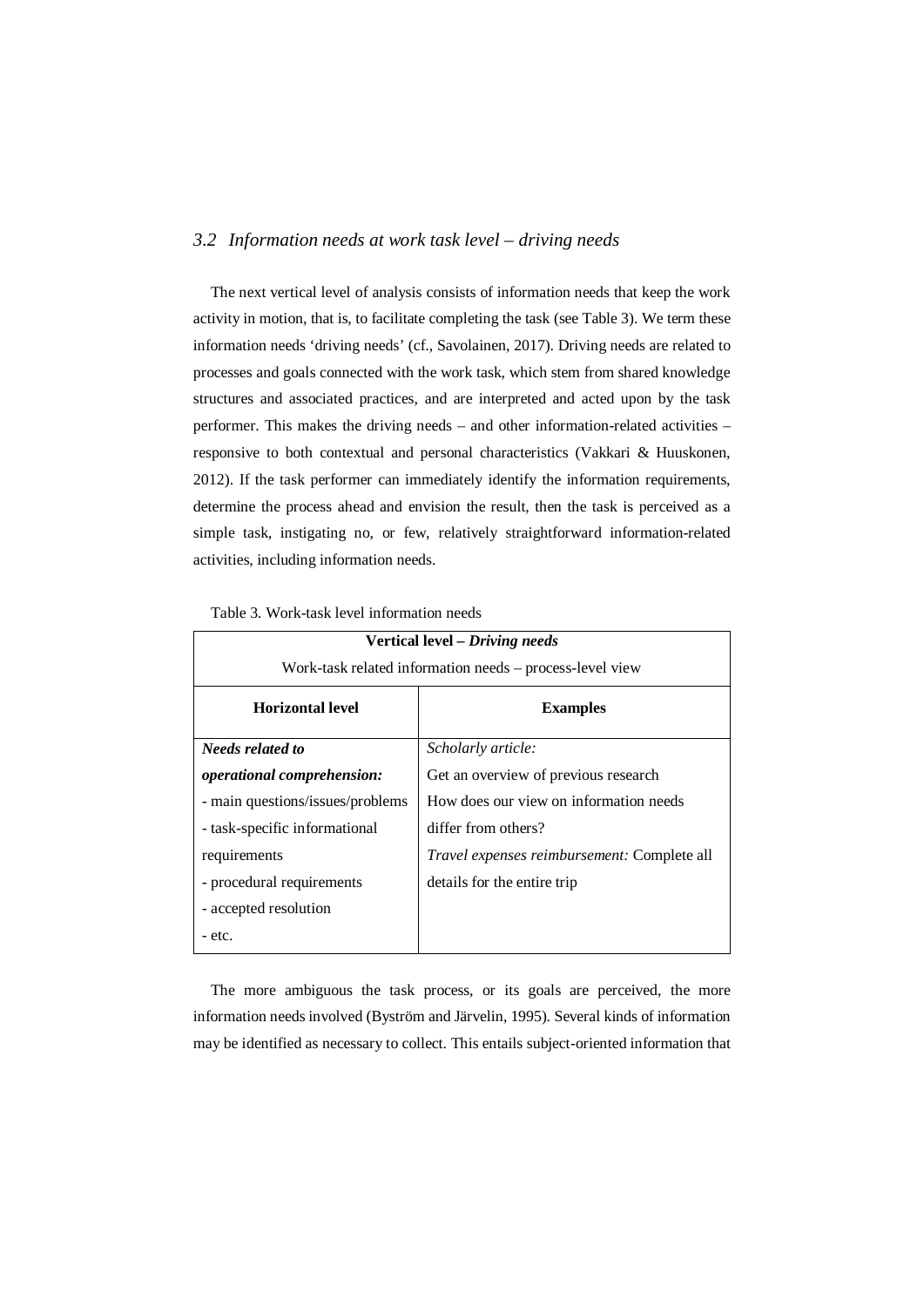is task-specific (e.g., an account code) and/or domain-general information (e.g., regulations for travel), as well as procedural information (e.g., how to use the travel reimbursement system). The ambiguity may be a result of the low knowledge level and capacities of the task performer (uncommon task for the task performer), or the ambiguity may be inherent in the context (uncommon, altered or new task for the profession/workplace), or both.

Work tasks, as well as their subtasks, are normally considered to consist of three phases: initiation, actual performance and completion (Byström & Järvelin, 1995). The first phase focuses on defining the task goal(s), the second on activities to reach the goal(s), and the third to determine if the goal(s) are met satisfactorily and the result is good enough. Similarly, the task may be divided into pre- and post-focus phases (Kuhlthau, 1993; Vakkari, 2001). Each phase may necessitate acquiring information, thus keeping the process moving forward. In the initiation phase, information may be needed to define task goal(s) and even the task process (Saastamoinen, Kumpulainen, Vakkari, & Järvelin, 2013). Relating to the discussion above, these (pre-focus) information needs may, if present at all, require little to extensive efforts depending of the ambiguity involved. As the clarity of the goal(s) and process is reached, attention and efforts are directed towards goal-relevant (post-focus) information needs. A comprehensive work task benefits from setting sub-tasks with specified goals (Saastamoinen & Järvelin, 2017), e.g., formulation of thematic or "itemized" information needs that together are expected to provide grounds for reaching a suitable resolution for the work task. These driving needs may vary in their focus and scope, form horizontal relationships to each other, be more or less intertwined with each other, but are all geared towards completing the work task. At the final phase, information may be needed to confirm that results arrived at provide a satisfactory resolution for the work task. Information needs identified at this phase are usually of a complementary and verifying nature, but sometimes they necessitate returning to the previous tasks phases. The overall goals for the work task always remain as a basis for assessment for the relevance of the information gathered, keeping the driving needs at close propinquity to the (already satisfied) motivating needs, reflecting the norms and expectations as interpreted through the individual perception and capacity.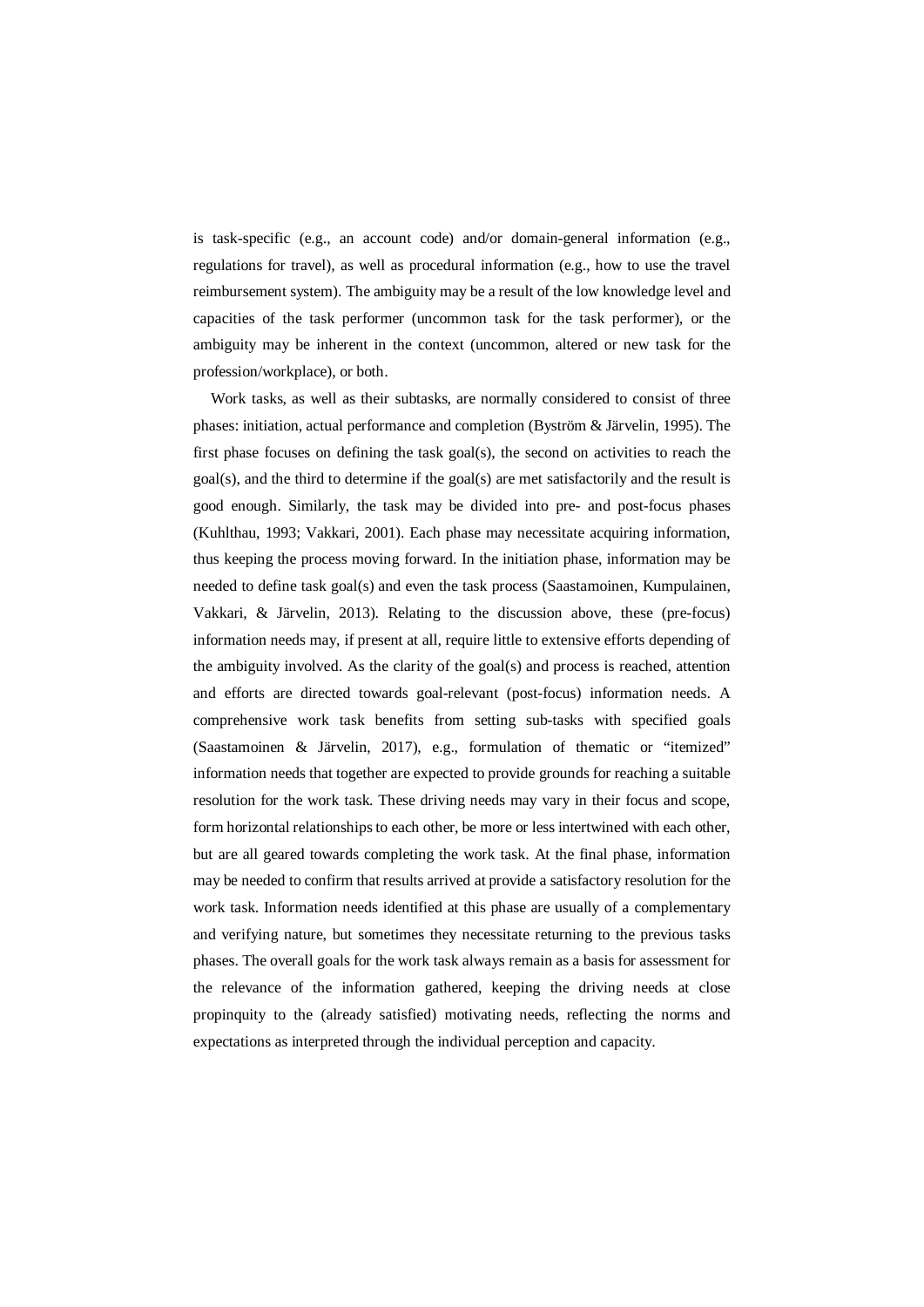This means that several, parallel and subsequent information needs may be formulated throughout one work task, creating a net of vertically and horizontally related information needs. There may be several thematically, interlinked or separated, information needs at all phases of the work task, and each of them may be further divided into subsequently smaller specifications (Byström & Hansen, 2005), creating intra-vertical relationships. The parallel, horizontal information needs may be, to varying degrees, interdependent of each other. These work task-bound driving needs may instigate one or more information-seeking tasks, which are considered in the next section.

## *3.3 Information needs at information seeking level – triggering needs*

Information-seeking tasks are subtasks for a work task describing and treating the thematic information needs identified at the work task level (Byström & Hansen, 2005). At this level, the information needs are seen as triggers, prompting information seeking on their specific sub-goals and expectations (cf., Locke & Latham, 2002; Savolainen, 2017). The thematic information needs facilitate task-performance by addressing different topics related to the progress in the work task, such as the use of new library services, the review of previous research, and terminological issues. Table 4 presents examples about how they may form even more tightly horizontal relationships, as is the case for reviewing previous research that can be further divided into horizontal subtopics, such as earlier reviews, previous models and existing definitions.

The selection of sources (e.g., documents and human sources) is enacted by the task performer's knowledge about the sources and their expected usefulness (cf., Byström & Lloyd, 2012; Byström et al., 2017). Task performers gravitate towards sources that they expect to give the best return for effort and tend to ignore others. During the course of past and present task performances, people learn about the legitimate information requirements, as well as the material and structural contents of their information environment (e.g. existing search tools, knowledgeable colleagues and available documents and data), and how to manage them (cf. workplace information literacy).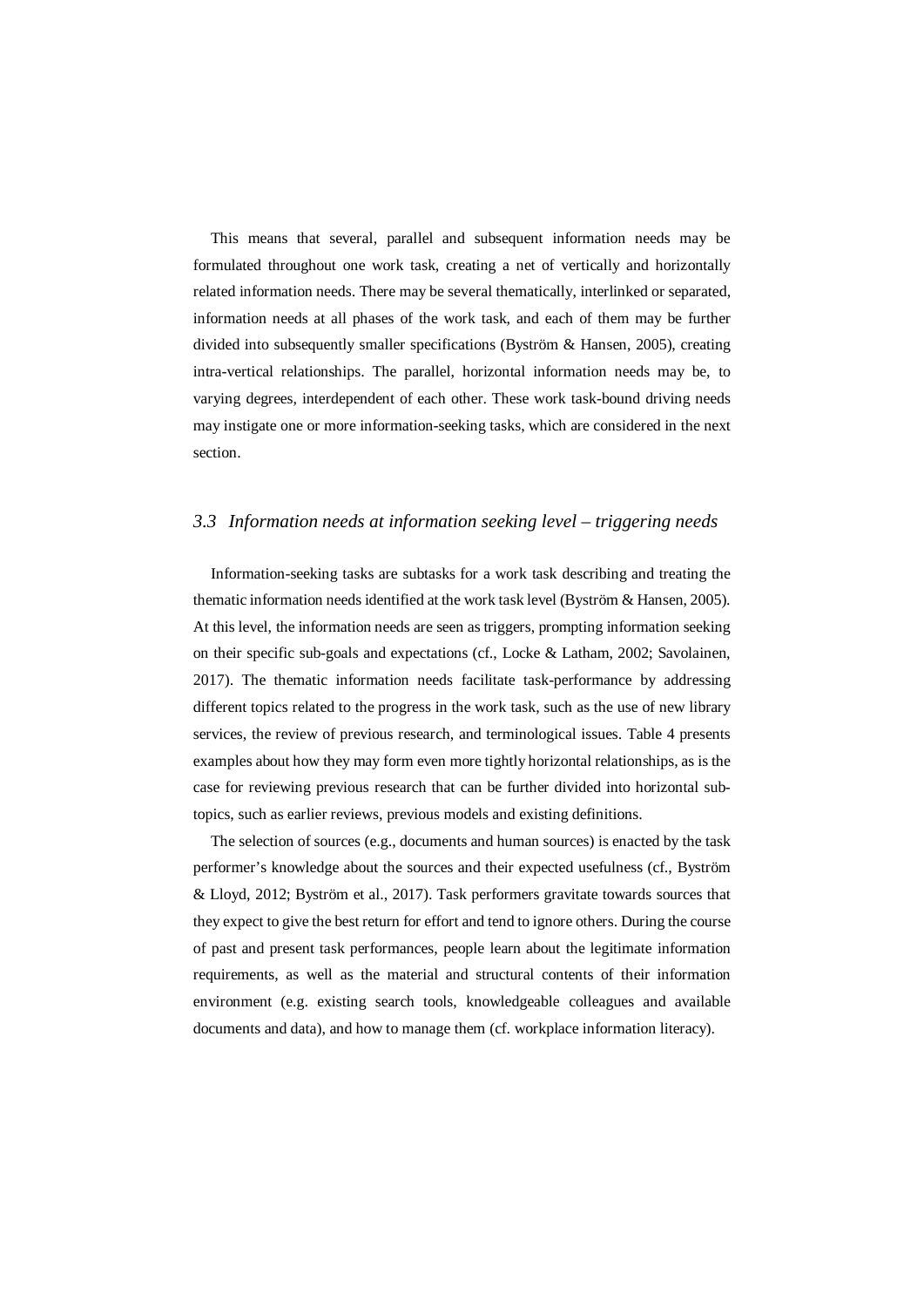| Vertical level - Triggering needs                                        |                                                   |  |
|--------------------------------------------------------------------------|---------------------------------------------------|--|
| Information-seeking task related information needs – moderate level view |                                                   |  |
| <b>Horizontal level</b>                                                  | <b>Examples</b>                                   |  |
| <b>Needs as targeted requests:</b>                                       | Scholarly article:                                |  |
| - topical information                                                    | How to use the new library service for systematic |  |
| - domain information                                                     | searches?                                         |  |
| - procedural information                                                 | Earlier reviews on information needs              |  |
| - etc.                                                                   | Previous models including information needs       |  |
|                                                                          | Existing definitions of information needs         |  |
|                                                                          | Meta-theoretical trends in the fields of IB, IIR  |  |
|                                                                          | and IR                                            |  |
|                                                                          | What are suitable terminological solutions?       |  |
|                                                                          | Travel expenses reimbursement:                    |  |
|                                                                          | How is use of own car regulated?                  |  |
|                                                                          | What does "posting" mean?                         |  |
|                                                                          | How do you fill out the reimbursement form?       |  |

Thus, information seeking and information needs are similar to the work tasks themselves, to a certain degree routine, where the awareness of existing, available, information sources, not only make them more often turned to, but also affect what information is sought in the first place (Byström et al., 2017; Lloyd, 2010; Widén & Karim, 2018).

At this level, the notion of relevance is related to the anticipated usefulness of the selected channel or source. It entails assessing whether the source contains possibly useful information, the type and timeliness of the contents, and the accessibility of the source, etc. If the source qualifies, then searching for the information begins. Once the requested information is extracted, its relevance is assessed against the triggering need in the information-seeking task, and ultimately by whether they are considered to contribute to reaching an appropriate work-task resolution. The actual interaction with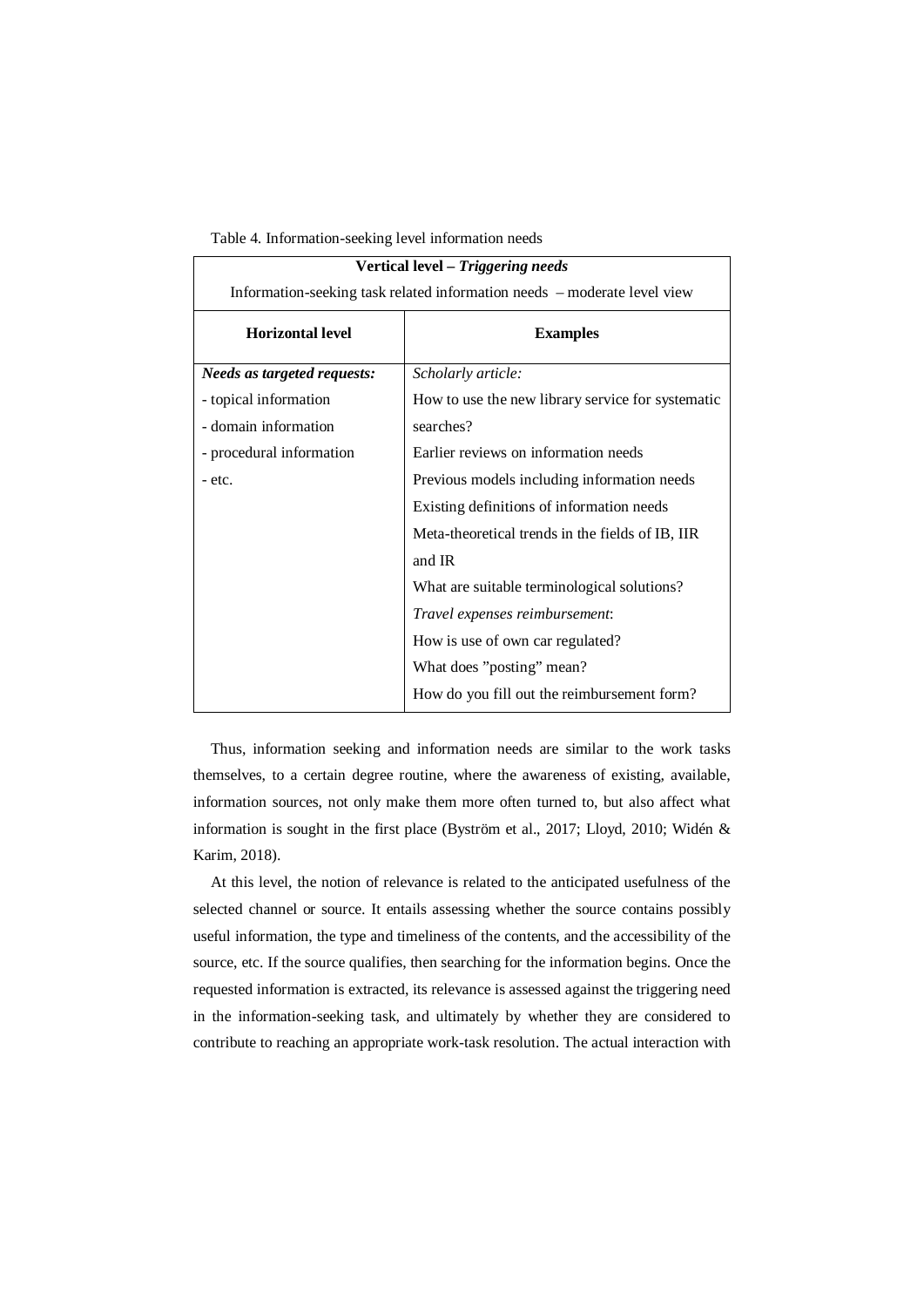the information sources, information-searching task, is the finest level of granulation on our vertical scale, and is addressed in the following section.

## *3.4 Information needs at information searching level – intents*

The most specified formulations of information needs, intents, are connected to the information-searching task (see Table 5). They have been defined as "[…] a separable fraction of an information need through a single consultation of a source or sources; a task performer searches for information from one or more sources during one consultation process or search episode" (Byström & Hansen, 2005). Information searching happens at the point of interaction with an individual source in order to collect normally a fraction of necessary information to cope with the work task. The thematic descriptions are transferred into one or several intents aimed at a specified information source. The intents (cf., Jansen, Booth, & Spink, 2008; Lewandowski, Drechsler, & von Mach, 2012) are formulated for systems as queries and to people as questions; the task performer is approaching the source in a manner that the source is able to cope with, in Taylor's terms, with a compromised need (Taylor, 1968). This means using appropriate language and terminology. Whereas an expert in information science can relatively easily conceptualize information seeking and information searching as two different phenomena, an expert in computer science may consider them to be synonyms related to user involvement in information retrieval. Alternatively, an information retrieval system operating with free text search is approached differently than a system requiring search terms from a controlled vocabulary.

As part of work-task performance, the intents often operationalize fractions of larger information needs, which are submitted, sometimes parallel, sometimes sequentially, to various information sources (cf., Kumpulainen, 2014), depending what is considered reasonable to get hold of from each source. Some sources are considered more versatile than others; a database consisting of articles reporting empirical studies is not expected to have an opinion of the next scientific innovation, whereas a university professor might deliver both the statement and a host of relevant articles.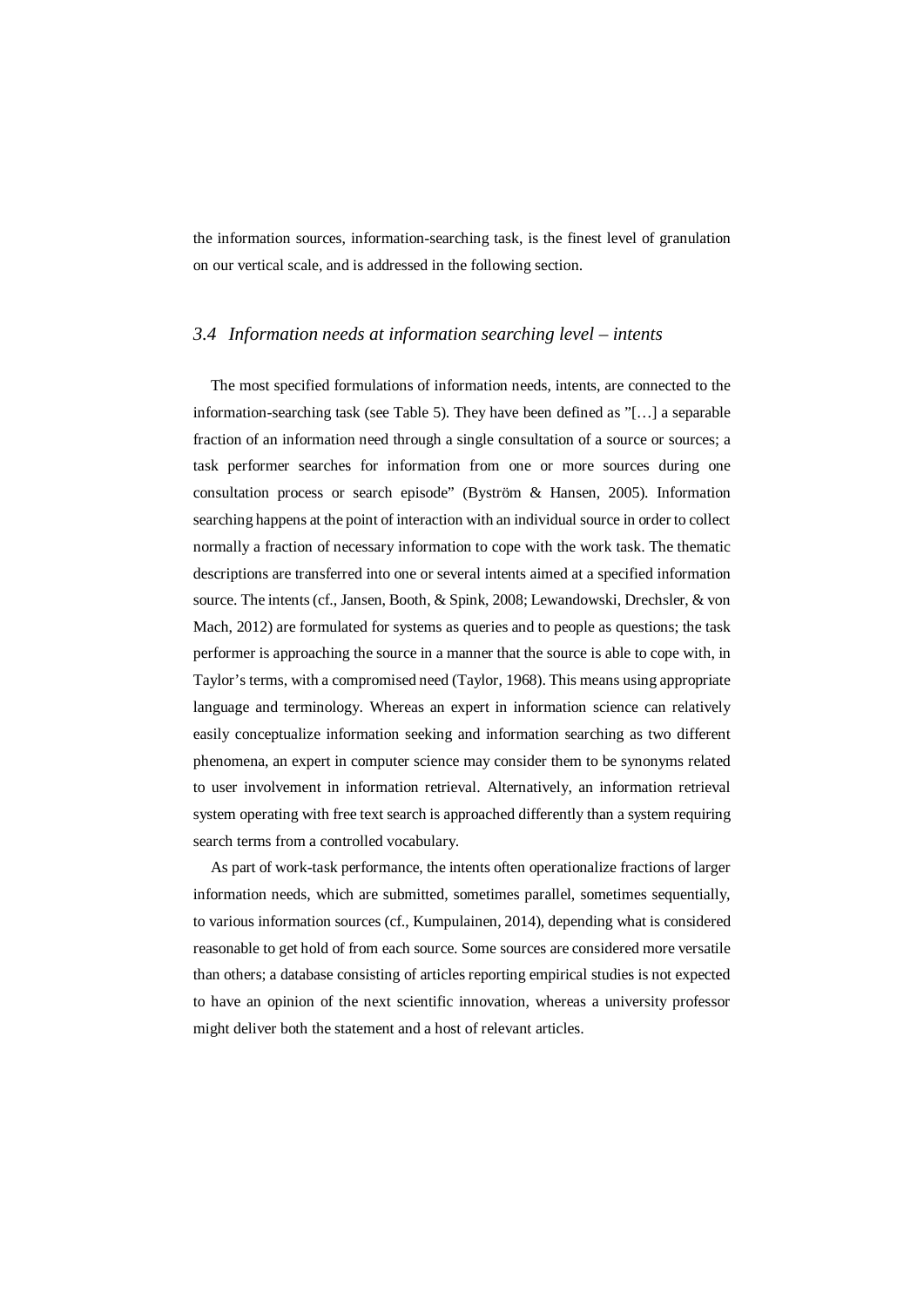Table 5. Search task level information needs

| <b>Vertical level – Intents</b>                                    |                                                              |  |
|--------------------------------------------------------------------|--------------------------------------------------------------|--|
| Information-search task related information needs – low level view |                                                              |  |
| <b>Horizontal level</b>                                            | <b>Examples</b>                                              |  |
| Needs as queries and                                               | Scholarly article:                                           |  |
| questions:                                                         | Re-find Taylor' information need article on my desktop       |  |
| Needs expressed as                                                 | Find other articles on the topic in IB and (I)IR fields in a |  |
| queries into single or                                             | database                                                     |  |
| various systems or as                                              | Talk with a colleague about the trends and terminology       |  |
| questions to a person /                                            | Travel expenses reimbursement:                               |  |
| various persons.                                                   | Find the person who handles these processes on intranet,     |  |
|                                                                    | and ask what to do with days off-duty in connection to       |  |
|                                                                    | the travel                                                   |  |
|                                                                    | Ask colleague how to fill out a post in the form             |  |
|                                                                    | Find the account numbers for expenses in an old email,       |  |
|                                                                    | or ask the manager                                           |  |

Intents for search tasks are typically classified as either lookup or exploratory types (Marchionini, 2006). Lookup means factual requests (e.g., find the publication year for Bates' Berrypicking article); navigational (e.g., get to the library's website), known item (re-find Taylor's information needs article) where there is a precise resolution. The latter kinds of intents leading to exploratory searches are more complicated, entailing learning and investigation. They may include wide topical investigations (e.g., what is already known about information needs?) and comparisons between different types of approaches and synthetizing them (Marchionini, 2006). Common to all search tasks is that they are geared towards the expected information contents of the sources. In some cases, the same intent can be presented to several sources (e.g., searching email to find the correct account numbers for expenses, and simultaneously calling the manager to ask her). The work task phase indicates how specified the intents are: during the initiation stage, there is more ambiguity and exploration, in the later phases of the task,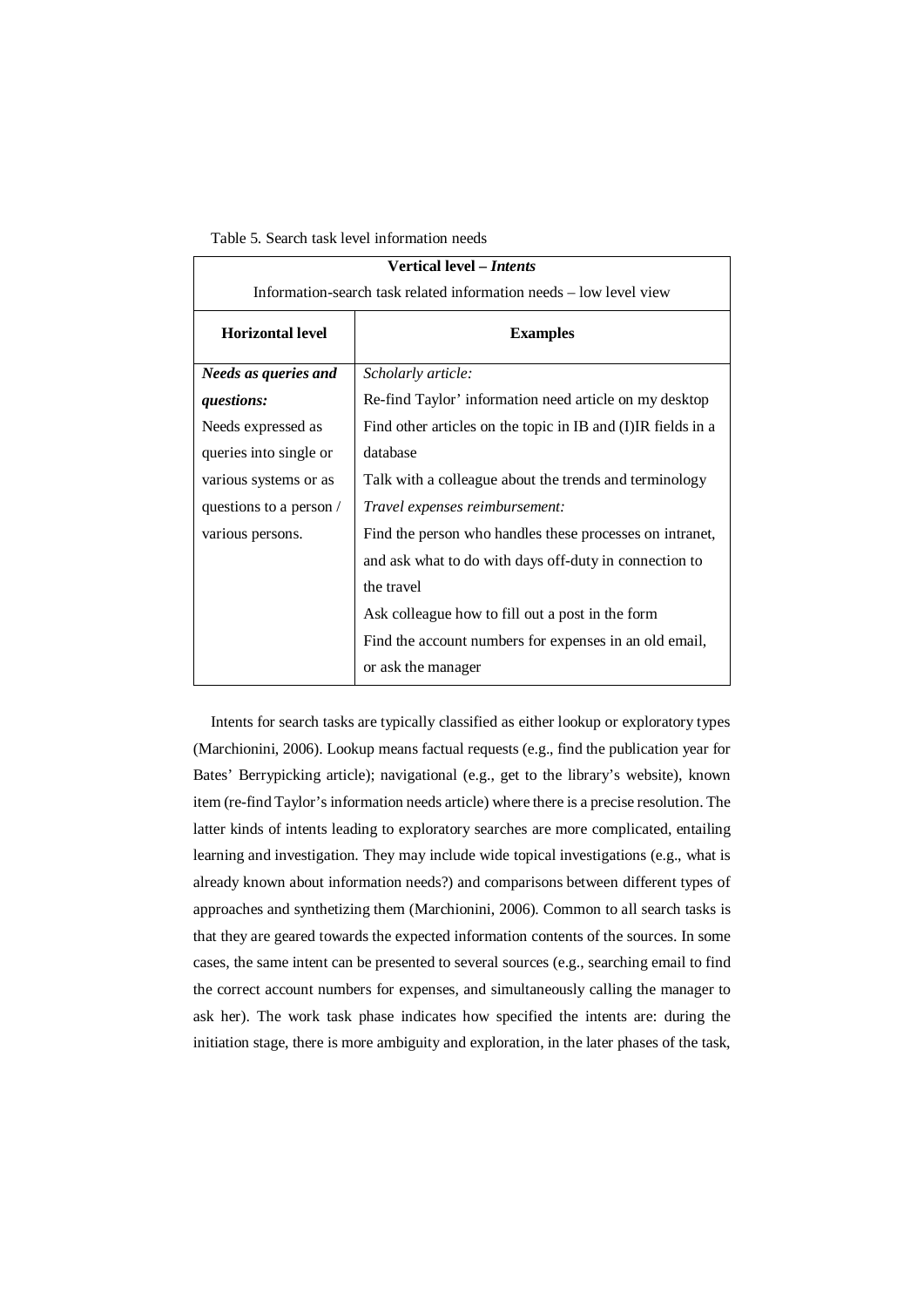there are more exact known-item and topical searches (Vakkari, Pennanen, & Serola, 2003).

The relevance and usefulness of information gathered are first assessed against whether it helps in reaching the search-task goals, but also whether it is contributing to the information-seeking task, and finally to the work task. This requires all types of notions of relevance. Information may even be topically irrelevant but still useful in the task performance, e.g. it may help to understand what kind of information is actually not needed, and therefore help in formulation the focus and understanding the task requirements, which are critical components of success (Vakkari & Huuskonen, 2012).

From the task performer's point of view, any intent is affected by current understanding of (i) the search-task goals (task knowledge), (ii) where and how to search (procedural knowledge), and (iii) the existing information sources (source knowledge) in their work-task contexts (Taylor, 1991). Increased contextual awareness in any of these aspects helps to understand the task itself, clarifies the intents, and, in return, leads to more focused searching (Vakkari, 1999), as well as re-connects to work practices by aligning or contesting them. Thus, all levels of task-based information needs are intertwined, both vertically and horizontally, as well as being present even at the simplest and shortest information-search tasks.

#### **4. Discussion**

We have, in this article, aimed to highlight relationships between task-based information needs themselves and their (work) context, which have, so far, been fairly undifferentiated and unspecified in information studies. Our goal has been to enrich conceptualizations of information needs in relation to (work) tasks. In pursuit of this goal, we have added an explicit consideration of information needs as an activity among other task-based information activities. This view opens up an opportunity for more explanations for information needs' formulations than the individually and mainly cognitively oriented ones based on, for instance, pre- and post-focus phases in task performance, or Taylor's information needs' levels.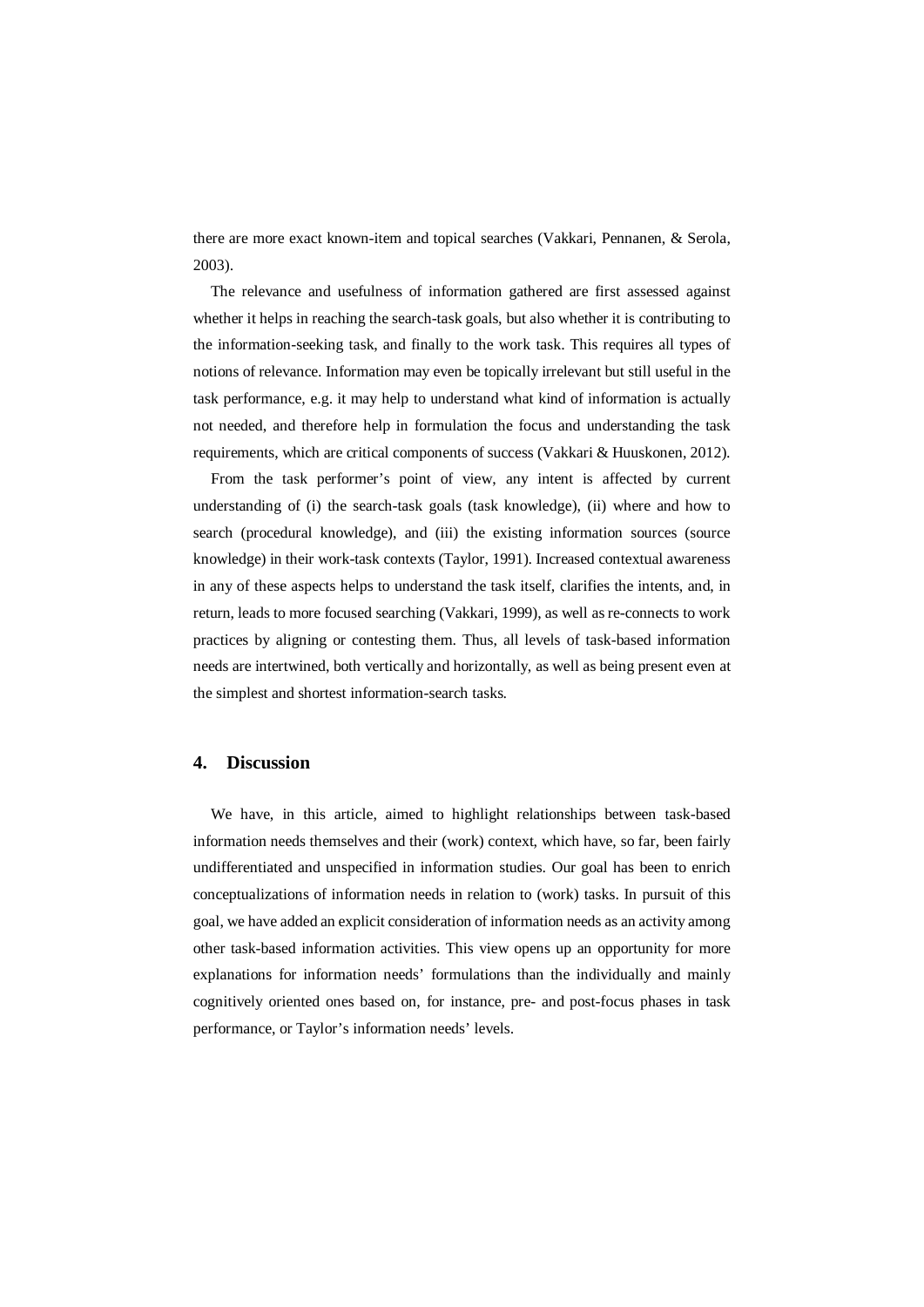We note here that affective, as well as purely embodied, dimensions are excluded from the present conceptual analysis, mostly to keep the already complex analysis focussed. However, we do not see these dimensions in contradiction with the dimensions addressed to, and look forward to also incorporating them on the framework of information needs (cf., Ruthven, 2019). Another important discussion excluded in the present article is the consequences on research methods, which deserve, and require, an article of their own.

We have placed emphasis on vertical and horizontal relationships of information needs, and considered both the social and cultural dimensions in addition to the cognitive dimension. As a result, information needs are considered on different levels of granularity, which feed in to specified goals at the points of interaction with an information source (e.g., an information system or a colleague), and which create a net of information needs in vertical and horizontal relation to each other. Compared with prior views on information needs, ours differs in two notable ways: First, we acknowledge that any work task may have many and different kinds of information needs, instead of only one that evolves throughout the task (cf., Kuhlthau, 1993; Vakkari, 2001). Second, the intents are operationalized fractions of larger, perceived information needs, not necessarily being direct transformations of any 'original' visceral need waiting to be discovered and attended to, as in the idea of compromised needs (cf., Cole, 2011). In addition, we see information needs as an activity subjected and inseparable from both individual and contextual agency.

Expectations related both to the work task and to the information sources chosen for use create an anticipated intent at each point of interaction with any given information source. Therefore, previous experiences, social norms, situational conditions and information already available for the task, all lead to information needs that are not necessarily unique, but certainly specific in the actual point of interaction. Information needs are manifested and operationalized in these intents, but without connection to the other levels, i.e. vertical needs, they lack meaningful purpose and remain exercises in diligent information acquisition. Moreover, the separate points of information interaction during a work-task performance are related to each other also at the horizontal level, and may address the same information need; sometimes addressing different aspects, sometimes the same, sometimes closely related, yet at other times,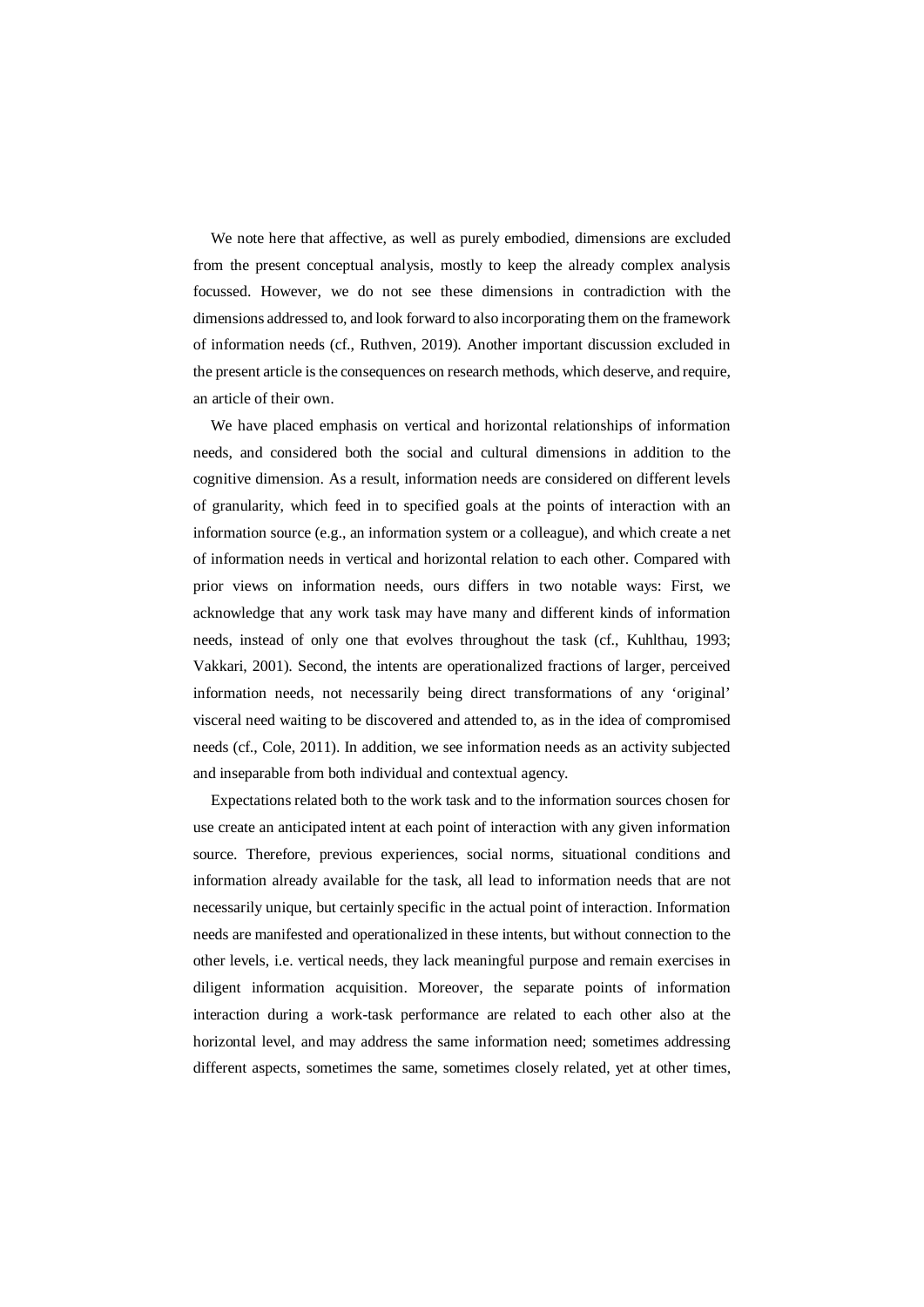hardly at all but still tied together by the work task. Thus, the information needs of one work task may be several, on and within different levels of granularity, where the sequential relationships (e.g., pre and post focus) are accompanied by vertical and horizontal relationships.

We argue that through *vertical relationships between task-based information needs*, the overall work context, consisting of material (e.g., available information sources) and intellectual structures (e.g., norms and regulations) of a workplace and a profession, give a framework to *motivating information needs*. Motivating information needs influence goals attached to individual work tasks, which provide ground for *driving information needs* that are accentuated in the processes of carrying out work, in concert with the task performer's competence and contextual accountability in relation to the task. Driving information needs feed specified *triggering information needs* that concentrate on thematically coherent subject matters that are considered necessary to address in order to complete the work task. There may be one or several such triggering information needs of which each is treated as an information-seeking task, but only being meaningful when furthering the task performance. Triggering needs instigate consultations with one or more information sources that are expected to provide information necessary for completing the work task. When moving into the actual interaction with an information source, triggering needs are operationalized into *information intents* aligned towards the chosen sources. In our interpretation of Savolainen's (2017) driving and triggering information needs, driving needs are keeping information seeking on-going towards the task completion, whilst triggering needs prompt information seeking towards a specific subject. We have placed driving information needs on the same level as work-tasks feeding into triggering needs on the level of information-seeking tasks, and have complemented them with more general motivating information needs and more specific information intents. The vertical relationships of task-based information needs facilitate task performance by meaningful informational transformations between different levels of activity. Such vertical relationships are indicated, but not fully explicated in some previous models (e.g., Byström & Hansen, 2005; Byström & Lloyd, 2012; Ingwersen & Järvelin, 2005).

In addition, we argue that there are *horizontal relationships between task-based information needs*. Through these relationships, intents addressing (fractions of)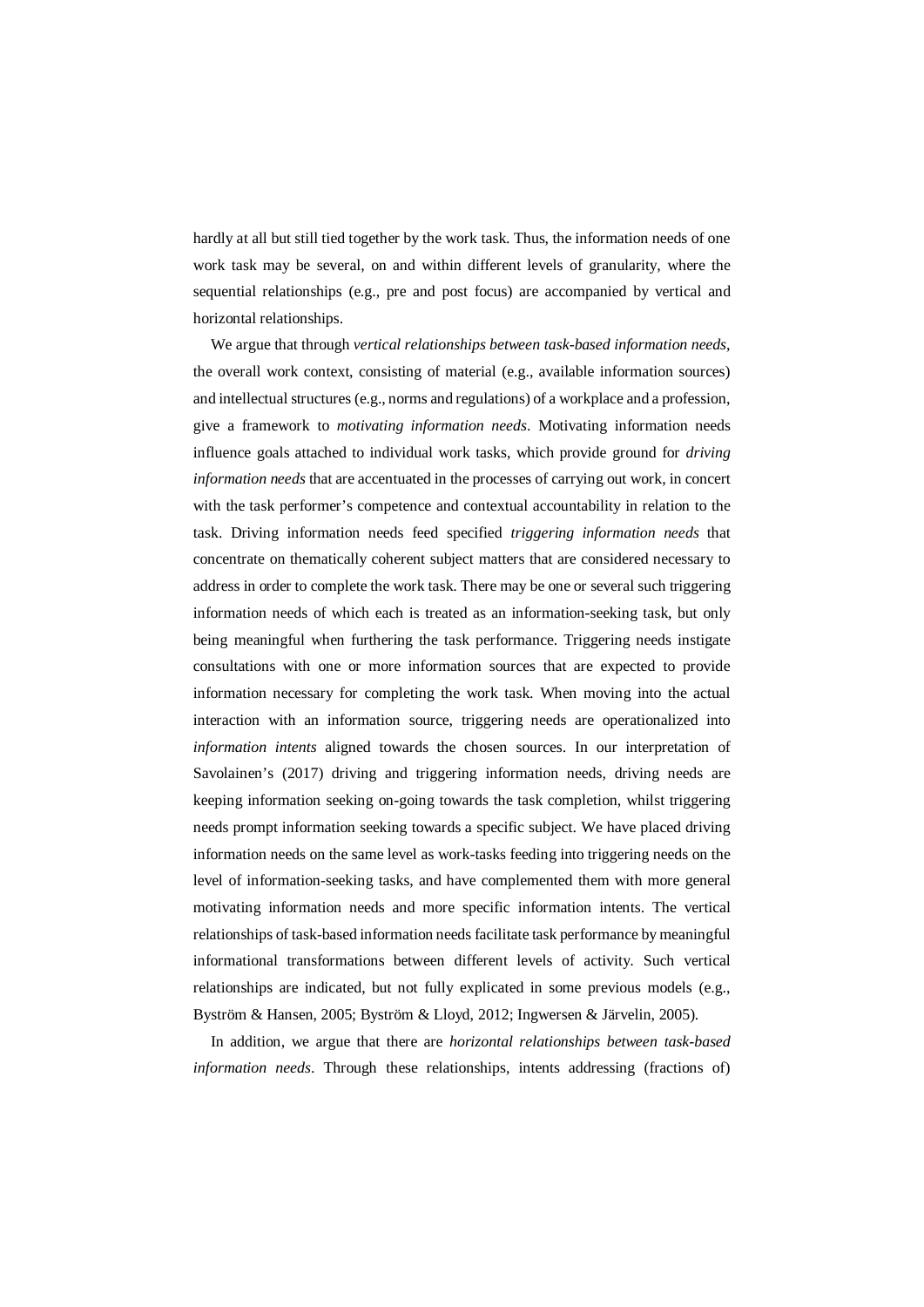thematic triggering needs are organized into information-seeking tasks and are linked to each other, as well as the thematic triggering needs initiated by the driving needs for the work task, which are considered alongside each other throughout the task performance. An information-searching task is defined as the interaction between a source identified as potentially useful for acquiring a more or less vaguely defined piece of information as part of an information-seeking task. An information-seeking task may, in some cases, equal an information-searching task if only one source is consulted in connection with a theme. In other cases, an information-seeking task includes several information-searching tasks – that is, one triggering need leads to several intents (cf., Kumpulainen, 2014). Intent is the most specific kind of information need, fully focussed towards a chosen information source. It is formulated in relation to what is considered possible to collect from the chosen information source (i.e. a query to an information retrieval system), whereas the same topic leads to another intent when consulting some other source (i.e., a question to a colleague). The informationsearching tasks work in concert, interdependent of each other, from work-task initiation to its completion. Such horizontal relationships are indicated in previous work by only a few, for instance Kumpulainen and Järvelin (2010), Blomgren, Vallo and Byström (2004).

 Figure 1 depicts the components of the work task process that hosts the information needs in relation to the context of profession and workplace, the phases of the taskperformance process and its subtasks information seeking and searching. As an activity, work-related task-based information needs are always goal-directed and indicate an action of acquiring information. They are fluid, multilevel constructions that are individually perceived and socially legitimized, and that concretize into informationally delimited information intents at the point of the interaction with an information source. Moreover, they are part of a (work) task performance, in which they emerge throughout the process of attending to the task and the information acquired as part of it. As activities of a workplace, the social, historical and professional conventions, all frame what information and what sources are perceived as legitimized and valued for carrying out work. They do not only validate the resolution arrived at, but are in play already when it is anticipated, that is, when the goals are set and related information needs initiated.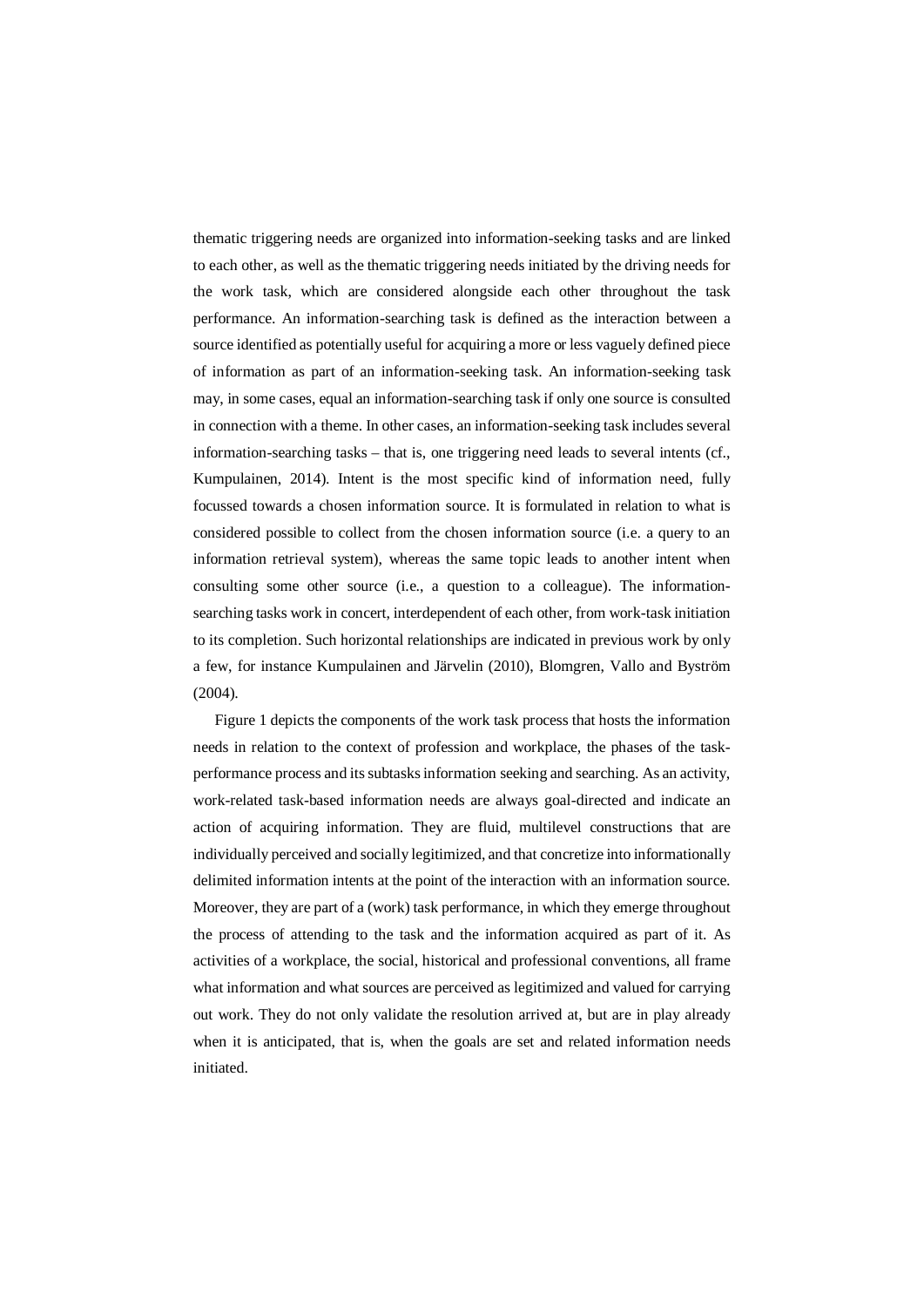

Figure 1. Information needs in a context of work task performance.

However, and not in contradiction of workplace practices, skills and preferences of the individual performing the task also play a role in what information needs emerge. Prior knowledge on the matter in hand, and the resources available, has been acknowledged in, if not many, at least a good number of studies. Additional, nearly non-attended, aspects are experiences, aims and motivations that are not necessarily formally connected to the matter in hand, but have informal relevance connected to, for instance, political issues at the workplace or personal goals.

The analysis of vertical and horizontal relationships of information needs have shown that information resources available are better understood as integrated to each other through anticipated and actual use. Since information needs related to a work task may target a multitude of information, they are necessary to divide into fractions anticipated suitable to be retrieved from available information sources, such as peers, databases and other information repositories, as well as physical, observable or embodied phenomena. These, again, are turned into a series of consultations, where success and content in finding information affect the following or parallel actions. It is likely only in routine work tasks that all information is anticipated to be acquired from one single source, be it a colleague, a web search engine or any other type of source.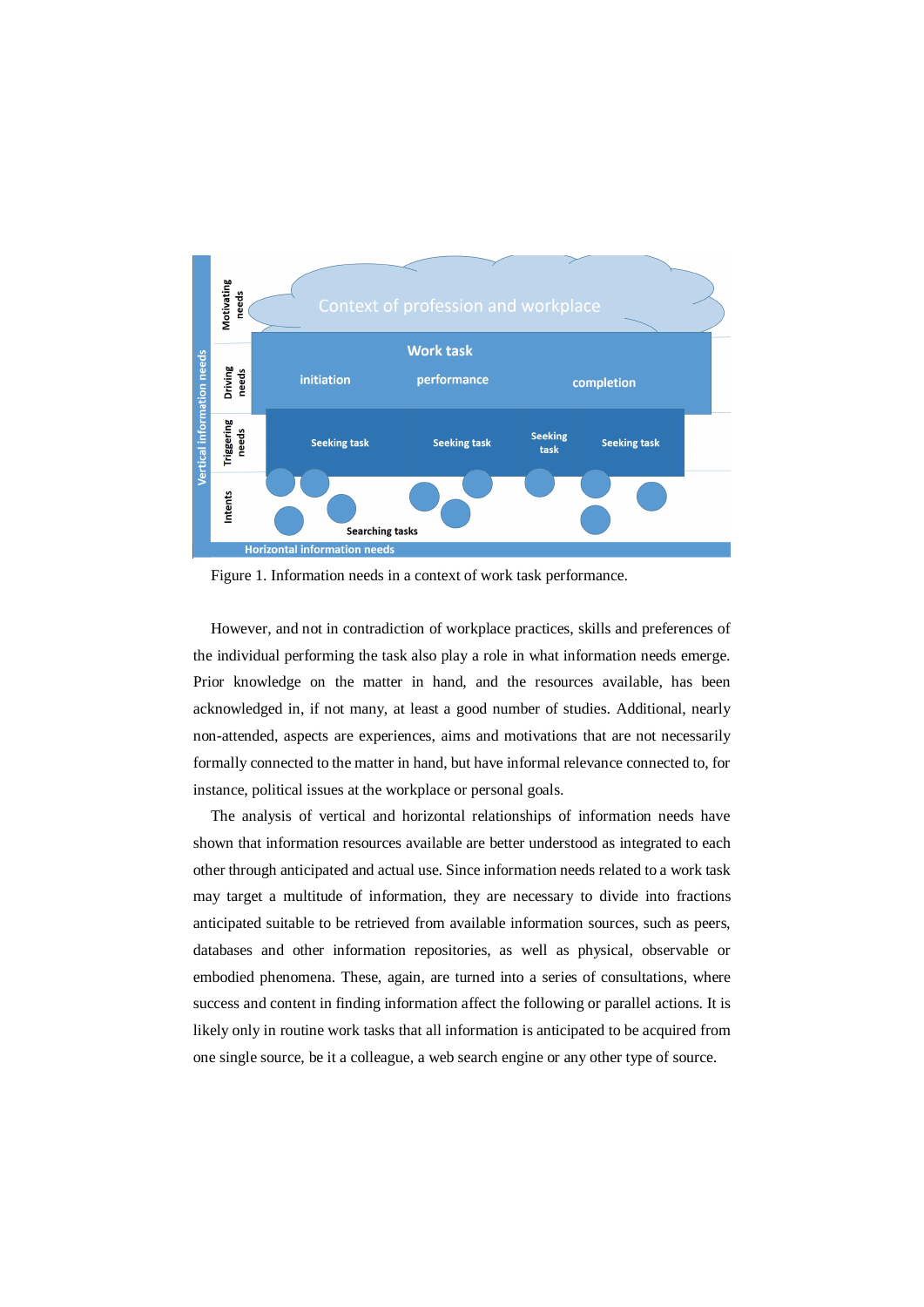The identification of vertical and horizontal relationships between task-based information needs have many implications for research carried out in the fields of information behaviour and interactive information retrieval. We argue that too narrow a view may lead to superficial, or even invalid, findings. Understanding information needs at the point of interaction with one information source requires taking into account their vertical and horizontal relationships. At the very least, studies making use of the concept of information needs ought to reflect upon the consequences of:

- prerequisites of the (work/professional) context,
- individual accountability in the situation,
- multiple useful information sources of all kinds, and
- relevance assessments taking place both in- and outside of the immediate information acquisition, and in relation to both progress and content.

In all fairness, the comprehensive contexts for performing real (work) tasks is neither possible, nor meaningful, to include in every individual research design, but fully ignoring the relationships between information needs, risks leading to limited, shortsighted and possibly false results. Consequently, applications introduced to the real world may lack validity.

## **5. Conclusion**

In this article we have proposed a conceptual framework of task-based information needs for research analytical purposes. The framework accounts for both vertical and horizontal relationships between information needs as fluid activities in work-task performance. The vertical relationships denote information needs at different levels between the workplace context and interaction with an individual information source, and the horizontal relationships between parallel information needs at the same vertical level. These relationships enrich the conceptual understanding of information needs in information studies, which previously, if considered at all, has focussed on sequential relationships. We see sequential, vertical and horizontal relationships as an analytical network that allow moving away from the black-box depiction of information needs.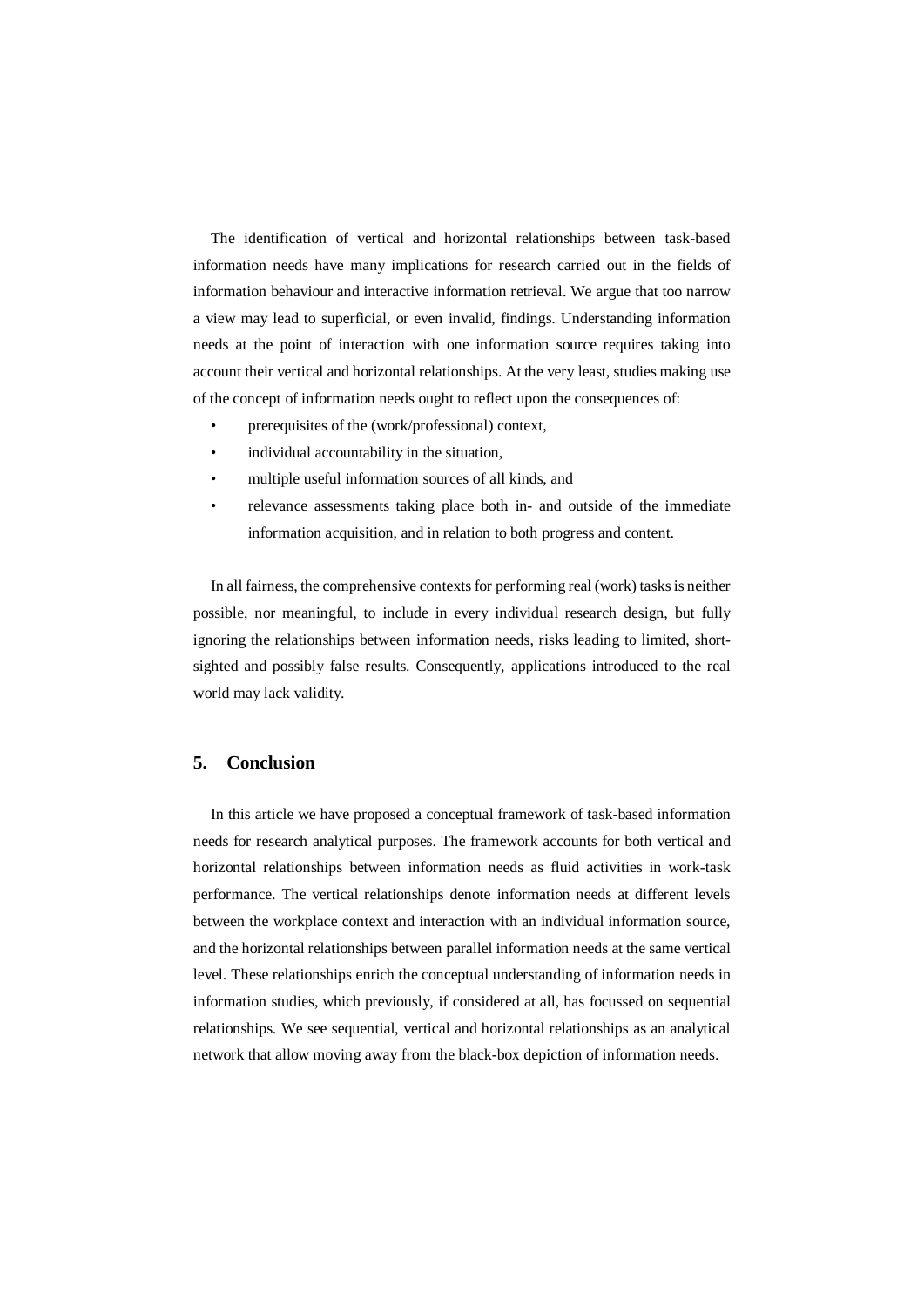We urge every study using the concept information needs – carried out in experimental or in real-life settings – to explicitly consider the following three aspects whilst constructing their research design:

*Information needs definition:* The first step to moving away from a black-boxed view on information needs is to explicitly define the concept. In order to make conclusions that have real value for future work, it is necessary to be able to compare results with an actual understanding of the referred information needs.

*Partial information needs/multiple information sources:* There is a need to acknowledge that one (work) task does not necessarily relate to one single information need. Many tasks consist of several information needs that are directed towards different goals and different information sources. It is unrealistic to expect that all parts of the overall information needs are sought from one information source. If only a single information source/system is under study, it is necessary to relate it to other information sources. The participants should, at least, be provided with a change to ponder what other sources they would likely use if in a real situation. Such data indicate not only the role of studied source/system in connection to other sources/systems, but also possibilities to develop its content and connections to other sources.

*Participants' context:* Carrying out (work) tasks is about learning and becoming aware. In real-life, work tasks are part of interaction among peers and superiors at the workplace, making information needs and information resources part of – socially constructed and materially supported – shared understandings of what is (in)appropriate and what is (not) useful. In routine tasks, the participants rely on past learning whereas in complex tasks, learning is more explicitly present. The actual capacity of managing tasks affects both the perception and treatment of information needs. For instance, being able to determine what is a good enough resolution for a task appropriates set goals and invested efforts in information seeking and searching. This means that research designs need to consider the (lack of) real consequences for the information-related activities studied. For instance, properly calibrated experimental tasks help to diminish the risk of superficial and unrealistic participation, as well as the risk for invalid results.

To summarize, we present the following implications for future research using taskbased information needs as one of their basic concepts: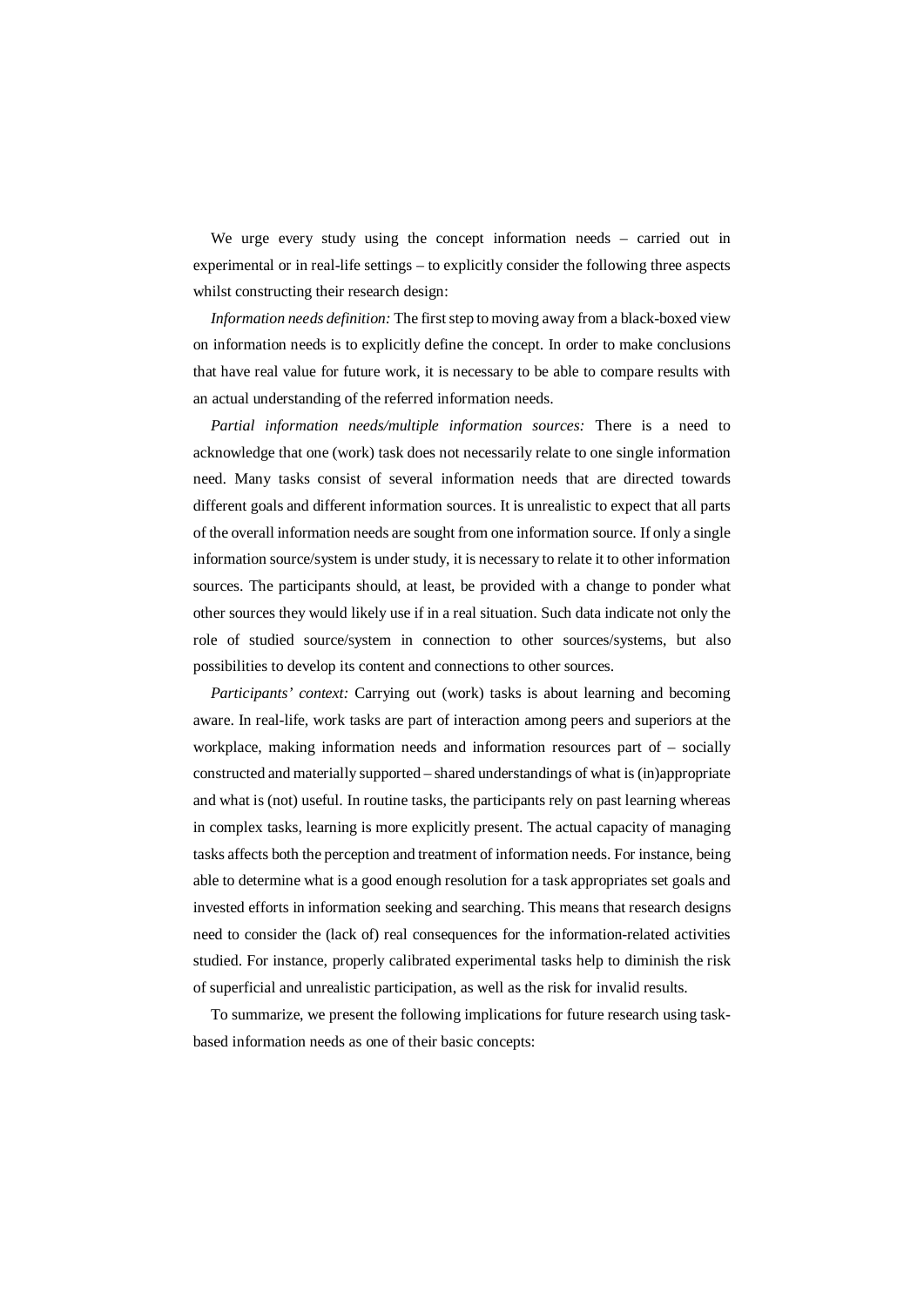- 1. Relevance of information collected from a source may be assessed outside its immediate acquisition, e.g. in relation to the work task and its context, as well as in relation to other interactions and collected pieces of information.
- 2. Usefulness of information collected from any source is always assessed against the perceived progress towards the goals of the primary (work) task.
- 3. One information source may offer all information required to reach a resolution for the primary (work) task, but often, several information sources are consulted in concert, which moderates what information is expected from any one source.
- 4. Work-task requirements and resolutions are legitimized in the workplace context, which means that certain information needs and ways to attend them are biased towards socially accepted ones.
- 5. Carrying out work includes becoming aware of both what information is preferred and from which sources.

The first three statements (1-3) have direct implications for the research field of interactive information retrieval relying on task-based information needs. The three last ones (3-5) have implications for re-introducing (task-based) information needs as a concept within the research field of information behaviour. All five of them facilitate comprehensive conceptualization of information needs and richer empirical findings. We are convinced that several research fields within information studies, such as the fields of information behaviour (IB) and interactive information retrieval (IIR), will benefit from treating one of their most widely used concepts in a more conscious, versatile and reflexive manner than is currently the case.

#### **Acknowledgements**

The authors are thankful for the two anonymous reviewers whose comments guided the efforts in the finalizing phase of this manuscript. This research was supported by the Academy of Finland [grant number 310278].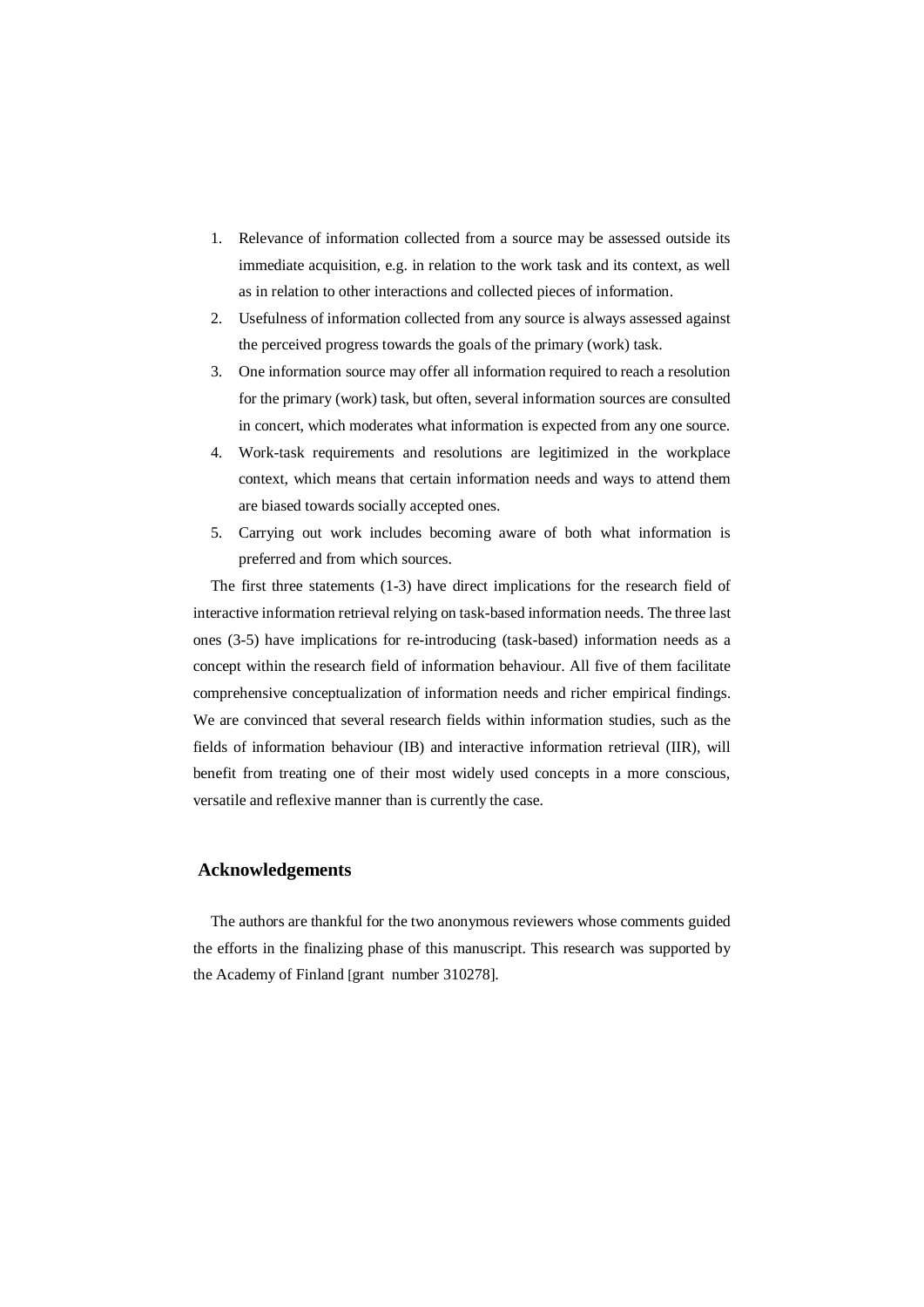#### **References**

- Allen, B. (1997). Information needs: A person-in-situation approach. In P. Vakkari, R. Savolainen & B. Dervin (Eds.), *Information seeking in context: Proceedings of an international conference on research in information needs, seeking and use in different contexts.* (pp. 111-122). London,UK: Taylor Graham.
- Baeza-Yates, R., & Ribeiro-Neto, B. (1999). *Modern information retrieval* (1st ed.) Addison Wesley.
- Bates, M. J. (1993). The design of browsing and berrypicking techniques for the online search interface. *Online Information Review, 13*(5), 407-424. doi:10.1108/eb024320
- Belkin, N. J., Oddy, R. N., & Brooks, H. M. (1982). Ask for information retrieval: Part I. background and theory. *Journal of Documentation, 38*(2), 61-71.
- Bilal, D. (2002). Children's use of the yahooligans! web search engine. III. cognitive and physical behaviors on fully self-generated search tasks. *Journal of the American Society for Information Science and Technology, 53*(13), 1170-1183.
- Blomgren, L., Vallo, H., & Byström, K. (2004). Evaluation of an information system in an information seeking process. *Research and advanced technology for digital libraries. ECDL 2004.* (pp. 57-68) Springer. doi:10.1007/978-3-540-30230-8\_6
- Borlund, P. (2016). A study of the use of simulated work task situations in interactive information retrieval evaluations: A meta-evaluation. *Journal of Documentation, 72*(3), 394-413.
- Brashers, D. E. (2001). Communication and uncertainty management. *Journal of Communication, 51*(3), 477-497.
- Broder, A. (2002). A taxonomy of web search. *SIGIR Forum, 36*(2), 3-10. doi:10.1145/792550.792552
- Bruce, H. (2005). Personal, anticipated information need. *Information Research: An International Electronic Journal, 10*(3), n3. Retrieved from http://informationr.net/ir/10-3/paper232.html
- Byström, K. (1999). *Task complexity, information types and information sources : Examination of relationships*. Tampere: University of Tampere.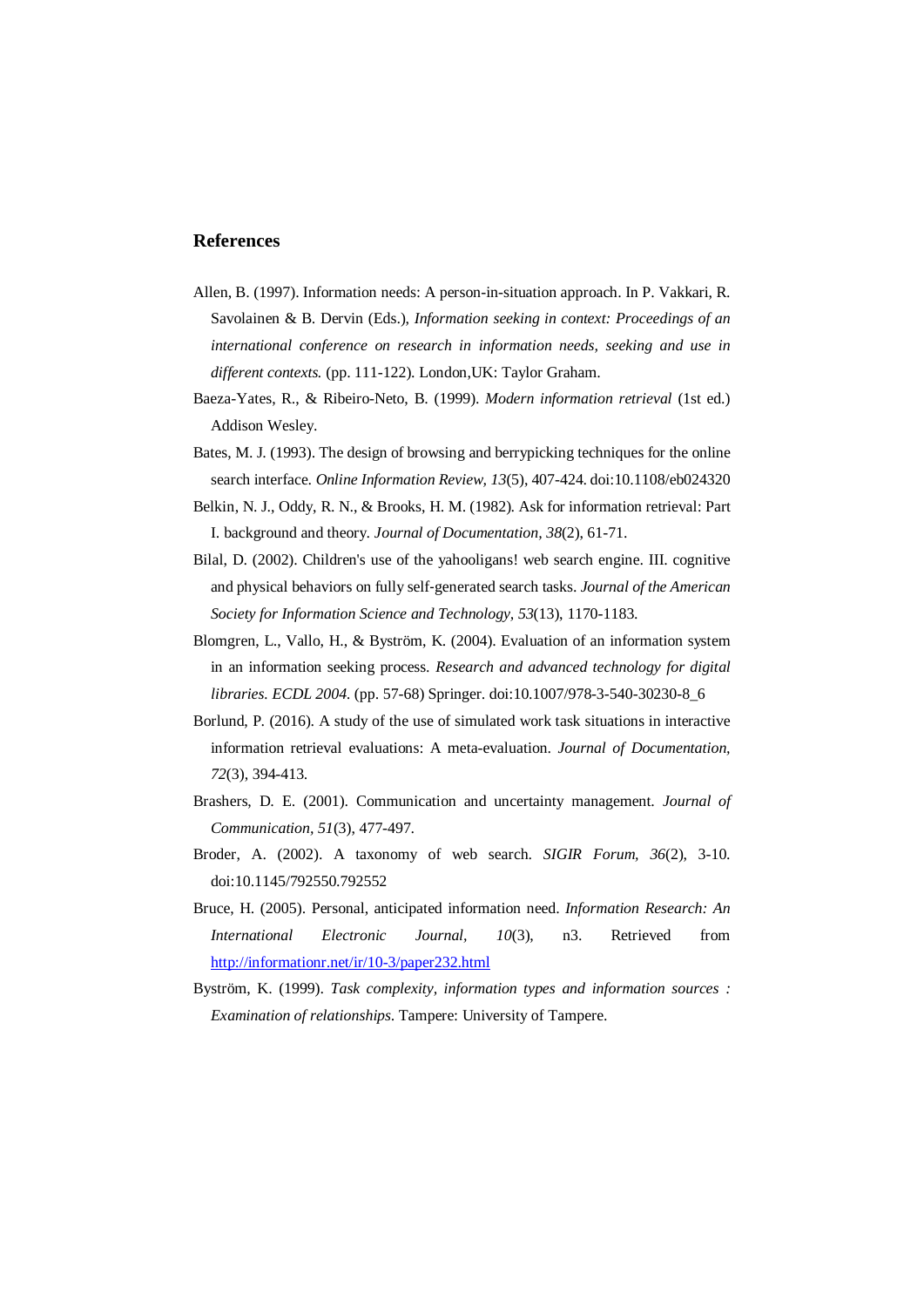- Byström, K. (2007). Approaches to" task" in contemporary information studies. *Information Research, 12*(4), 12-14. Retrieved from http://InformationR.net/ir/12- 1/colis/colis26.html
- Byström, K., & Hansen, P. (2005). Conceptual framework for tasks in information studies. *Journal of the American Society for Information Science and Technology, 56*(10), 1050-1061.
- Byström, K., & Lloyd, A. (2012). Practice theory and work task performance: How are they related and how can they contribute to a study of information practices. *Proceedings of the American Society for Information Science and Technology, 49*(1), 1-5.
- Byström, K., Ruthven, I., & Heinström, J. (2017). Work and information: Which workplace models still work in modern digital workplaces? *Information Research, 12*(1), CoLIS paper 1651. Retrieved from http://www.informationr.net/ir/22- 1/colis/colis1651.html
- Byström, K. (2002). Information and information sources in tasks of varying complexity. *Journal of the American Society for Information Science and Technology, 53*(7), 581-591. doi:10.1002/asi.10064
- Byström, K., Heiström, J., & Ruthven, I. (2019). Workplace information environment – challenges and opportunities for research. In K. Byström, J. Heinström & I. Ruthven (Eds.), *Information at work - information management in the workplace* (pp. 147-170). London, UK: Facet Publishing.
- Byström, K., & Järvelin, K. (1995). Task complexity affects information seeking and use. *Information Processing & Management, 31*(2), 191-213. doi:10.1016/0306- 4573(94)00041-z
- Case, D. O., & Given, L. M. (2016). *Looking for information: A survey of research on information seeking, needs, and behavior* (Fourth ed.). Bingley, UK: Emerald.
- Cole, C. (2011). A theory of information need for information retrieval that connects information to knowledge. *Journal of the American Society for Information Science and Technology, 62*(7), 1216-1231. doi:10.1002/asi.21541
- Cole, C. (2015). Information need and the beginning of information search. *Encyclopedia of information science and technology, third edition* (pp. 4117-4128) IGI Global.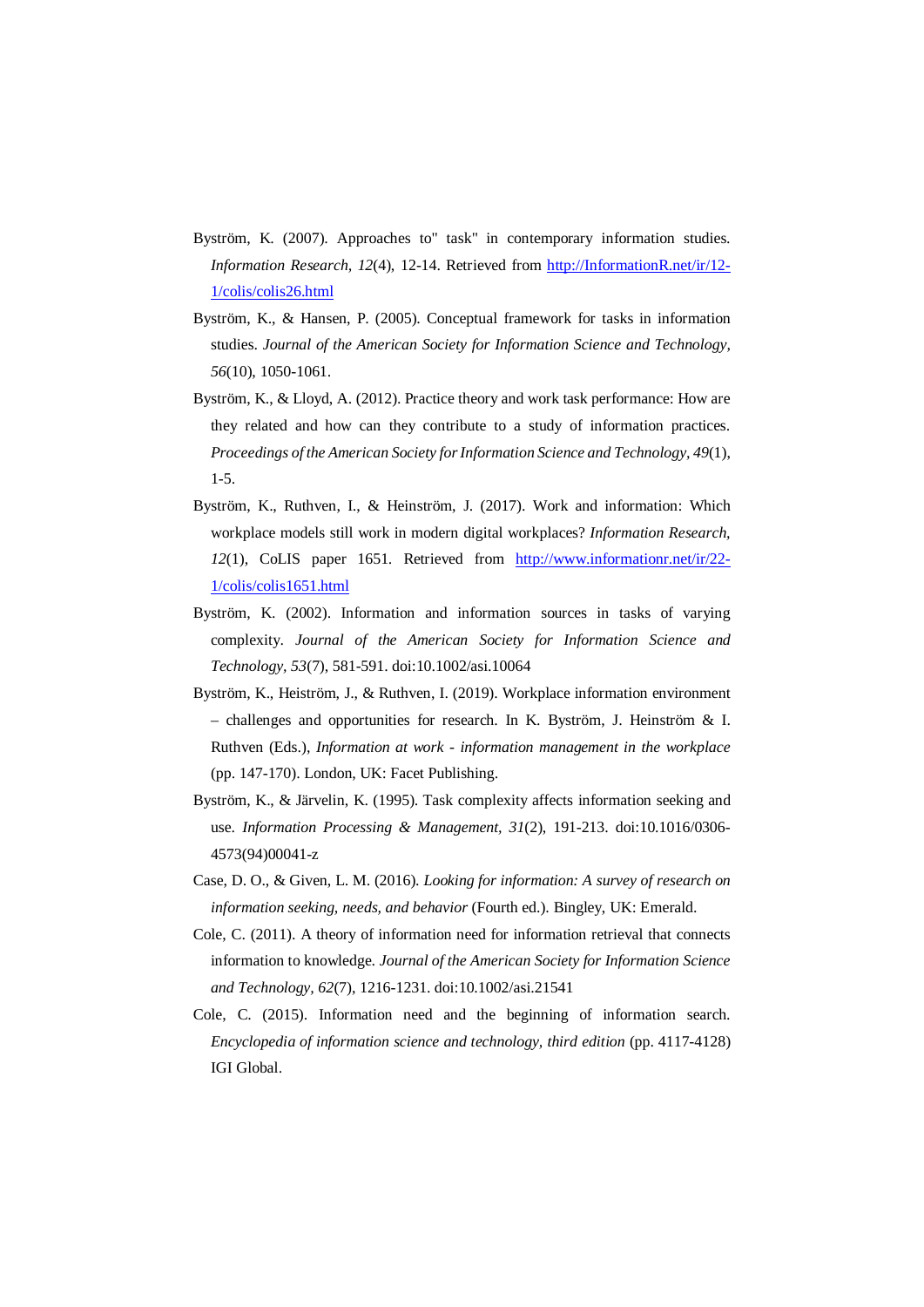Dervin, B. (1983). An overview of sense-making research: Concepts, methods, and results to date. Paper presented at the *Paper Presented at International Communication Association Annual Meeting,* Dallas, TX.

Ford, N. (2015). *Introduction to information behaviour*. London: Facet Publishing.

- Gerstberger, P. G., & Allen, T. J. (1968). Criteria used by research and development engineers in the selection of an information source. *Journal of Applied Psychology, 52*(4), 272.
- Hackos, J. T., & Redish, J. (1998). *User and task analysis for interface design*. New York: Wiley.
- Hansen, P., & Järvelin, K. (2005). Collaborative information retrieval in an information-intensive domain. *Information Processing & Management, 41*(5), 1101- 1119. doi:https://doi.org/10.1016/j.ipm.2004.04.016
- Ingwersen, P., & Järvelin, K. (2005). *The turn: Integration of information seeking and retrieval in context (the information retrieval series)*. Secaucus, NJ, USA: Springer-Verlag New York, Inc. Retrieved from http://portal.acm.org/citation.cfm?id=1095627
- Jansen, B. J., Booth, D. L., & Spink, A. (2008). Determining the informational, navigational, and transactional intent of web queries. *Information Processing \& Management, 44*(3), 1251-1266. doi:10.1016/j.ipm.2007.07.015
- Järvelin, K., Vakkari, P., Arvola, P., Baskaya, F., Järvelin, A., Kekäläinen, J., . . . Savolainen, R. (2015). Task-based information interaction evaluation: The viewpoint of program theory. *ACM Transactions on Information Systems (TOIS), 33*(1), 3.
- Kekäläinen, J., & Järvelin, K. (2002). Evaluating information retrieval systems under the challenges of interaction and multidimensional dynamic relevance. Paper presented at the *In Proceedings of the CoLIS 4 Conference,* 253-270. Retrieved from http://citeseerx.ist.psu.edu/viewdoc/summary?doi=10.1.1.20.4189
- Kuhlthau, C. C. (1991). Inside the search process: Information seeking from the user's perspective. *Journal of the American Society for Information Science, 42*(5), 361.
- Kuhlthau, C. C. (1993). *Seeking meaning : A process approach to library and information services*. Norwood (N.J.): Ablex.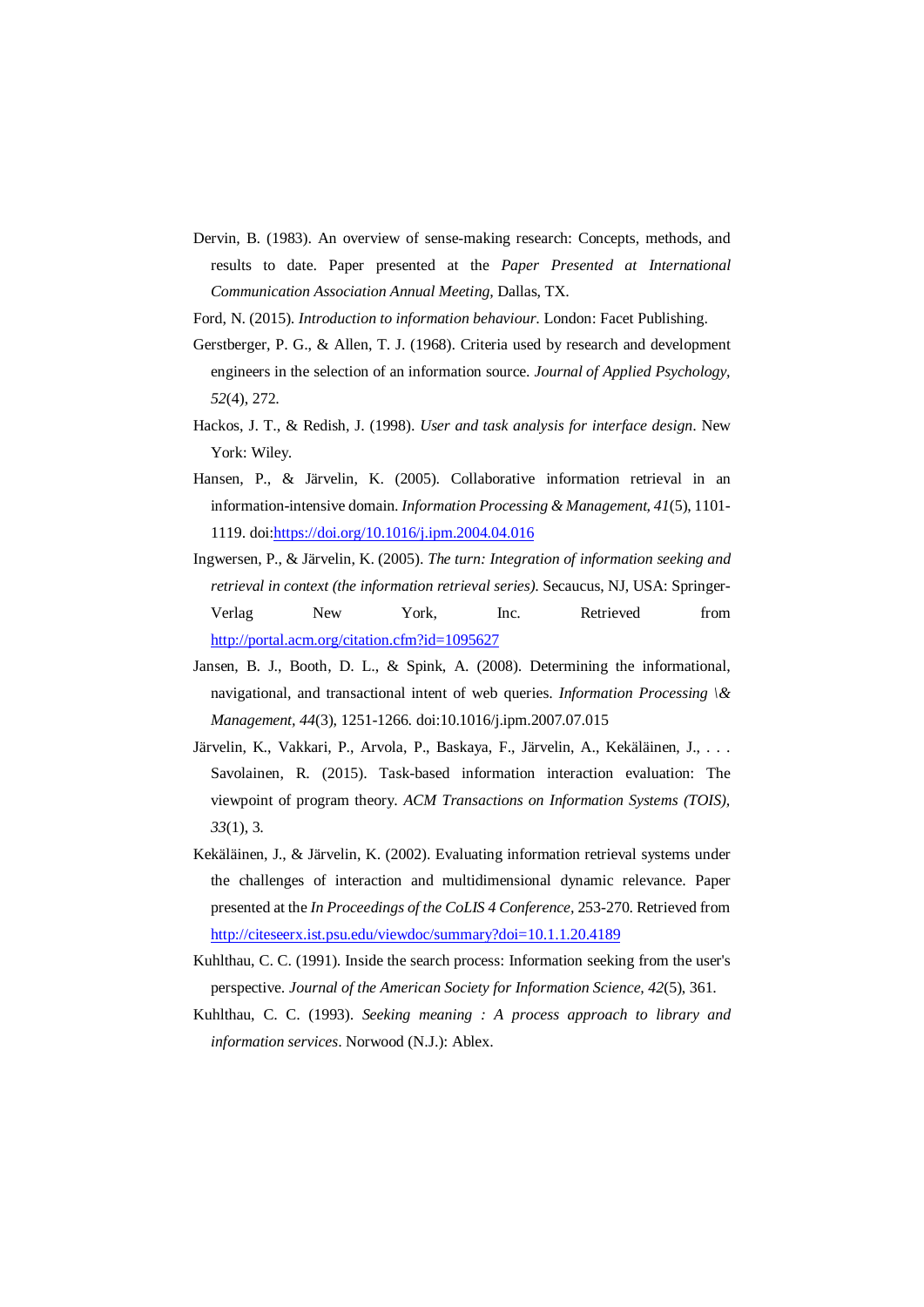- Kuhlthau, C. C., & Tama, S. L. (2001). Information search process of lawyers: A call for'just for me'information services. *Journal of Documentation, 57*(1), 25-43.
- Kumpulainen, S. (2014). Trails across the heterogeneous information environment: Manual integration patterns of search systems in molecular medicine. *Journal of Documentation, 70*(5), 856-877. doi:10.1108/JD-06-2013-0082
- Kumpulainen, S., & Järvelin, K. (2010). Information interaction in molecular medicine: Integrated use of multiple channels. Paper presented at the *Proceeding of the Third Symposium on Information Interaction in Context,* New Brunswick, New Jersey, USA. 95-104. doi:10.1145/1840784.1840800
- Kumpulainen, S., & Järvelin, K. (2012). Barriers to task-based information access in molecular medicine. *Journal of the American Society for Information Science and Technology, 63*(1), 86-97. doi:10.1002/asi.21672
- Leckie, G. J., Pettigrew, K. E., & Sylvain, C. (1996). Modeling the information seeking of professionals: A general model derived from research on engineers, health care professionals, and lawyers. *The Library Quarterly, 66*(2) doi:10.2307/4309109
- Lewandowski, D., Drechsler, J., & von Mach, S. (2012). Deriving query intents from web search engine queries. *Journal of the American Society for Information Science and Technology, 63*(9), 1773-1788. doi:10.1002/asi.22706
- Limberg, L. (2007). Learning assignment as task in information seeking research. *Information Research, 12*(1), 12-11. Retrieved from http://informationr.net/ir/12- 4/colis28.html
- Lloyd, A. (2010). Framing information literacy as information practice: Site ontology and practice theory. *Journal of Documentation, 66*(2), 245-258. doi:10.1108/00220411011023643
- Locke, E., & Latham, G. (2002). Building a practically useful theory of goal setting and task motivation - A 35-year odyssey. *American Psychologist, 57*(9), 705-717. doi:10.1037//0003-066X.57.9.705
- Marchionini, G. (2006). Exploratory search: From finding to understanding. *Communications of the ACM, 49*(4), 41-46. doi:10.1145/1121949.1121979
- Naumer, C. M., & Fisher, K. E. (2009). Information needs. *Encyclopedia of library and information sciences* (pp. 2452-2458) CRC Press.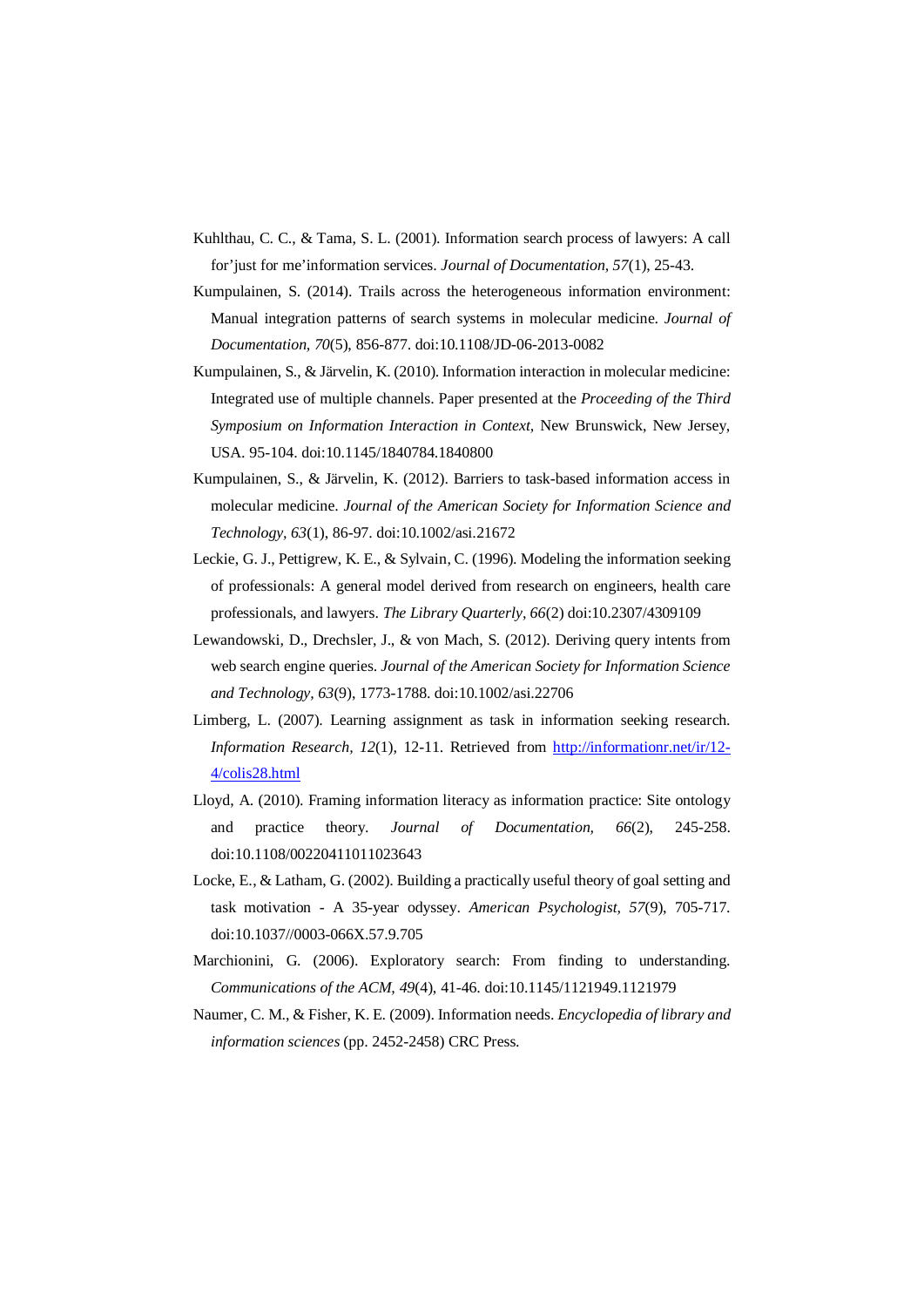- Rose, D. E., & Levinson, D. (2004). Understanding user goals in web search. *Proceedings of the 13th international conference on world wide web* (New York, NY, USA ed., pp. 13-19). New York, NY, USA: ACM. doi:10.1145/988672.988675
- Ruthven, I. (2019). The language of information need: Differentiating conscious and formalized information needs. *Information Processing & Management, 56*(1), 77- 90. doi:10.1016/j.ipm.2018.09.005
- Saastamoinen, M., & Järvelin, K. (2017). Search task features in work tasks of varying types and complexity. *Journal of the Association for Information Science and Technology, 68*(5), 1111-1123. doi:10.1002/asi.23766
- Saastamoinen, M., Kumpulainen, S., & Järvelin, K. (2012). Task complexity and information searching in administrative tasks revisited. Paper presented at the *Proceedings of the 4th Information Interaction in Context Symposium,* Nijmegen, The Netherlands. 204-213. doi:10.1145/2362724.2362759
- Saastamoinen, M., Kumpulainen, S., Vakkari, P., & Järvelin, K. (2013). Task complexity affects information use: A questionnaire study in city administration. *Information Research, 18*(4) Retrieved from http://InformationR.net/ir/18- 4/paper592.html
- Salancik, G. R., & Pfeffer, J. (1977). An examination of need-satisfaction models of job attitudes. *Administrative Science Quarterly,* , 427-456.
- Savolainen, R. (1995). Everyday life information seeking: Approaching information seeking in the context of "way of life". *Library & Information Science Research, 17*(3), 259-294. doi:10.1016/0740-8188(95)90048-9
- Savolainen, R. (2017). Information need as trigger and driver of information seeking: A conceptual analysis. *Aslib Journal of Information Management, 69*(1), 2-21. doi:10.1108/AJIM-08-2016-0139
- Savolainen, R., & Kari, J. (2006). User-defined relevance criteria in web searching. *Journal of Documentation, 62*(6), 685-707. doi:10.1108/00220410610714921
- Talja, S., Tuominen, K., & Savolainen, R. (2005). "Isms" in information science: Constructivism, collectivism and constructionism. *Journal of Documentation, 61*(1), 79-101. doi:10.1108/00220410510578023
- Taylor, R. S. (1968). Question-negotiation and information seeking in libraries. *College & Research Libraries, 29*(3), 178-194.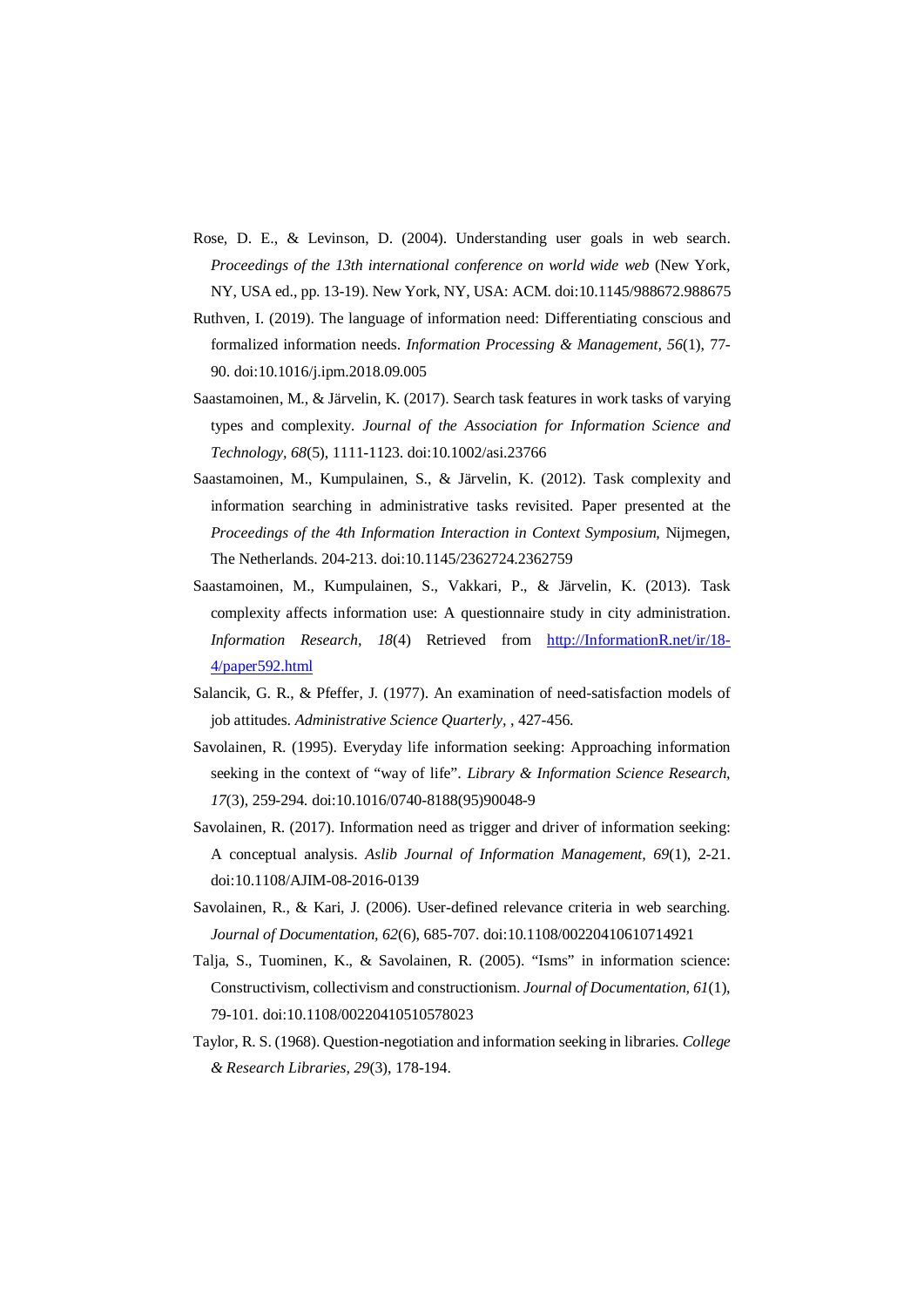- Taylor, R. S. (1991). Information use environments. *Progress in Communication Sciences, 10*(217), 55.
- Todd, J. R. (2005). Information intents. In K. E. Fisher, S. Erdelez & L. McKechnie (Eds.), *Theories of information behavior* (pp. 198-203). Medford, NJ.: ASIST; Information Today.
- Tyckoson, D. A. (2015). Question-negotiation and information seeking in libraries: A timeless topic in a timeless article. *College & Research Libraries, 76*(3), 247-250.
- Vakkari, P., & Huuskonen, S. (2012). Search effort degrades search output but improves task outcome. *Journal of the American Society for Information Science and Technology, 63*(4), 657-670. doi:10.1002/asi.21683
- Vakkari, P. (1999). Task complexity, problem structure and information actions: Integrating studies on information seeking and retrieval. *Information Processing & Management, 35*(6), 819-837. doi:10.1016/S0306-4573(99)00028-X
- Vakkari, P. (2001). A theory of the task-based information retrieval process: A summary and generalisation of a longitudinal study. *Journal of Documentation, 57*(1), 44-60. doi:10.1108/EUM0000000007075
- Vakkari, P. (2003). Task-based information searching. *Annual Review of Information Science and Technology (ARIST), 37*, 413-464. doi:10.1002/aris.1440370110
- Vakkari, P., Pennanen, M., & Serola, S. (2003). Changes of search terms and tactics while writing a research proposal A longitudinal case study. *Inf.Process.Manage., 39*(3), 445-463. doi:10.1016/s0306-4573(02)00031-6
- Wenger-Trayner, E., & Wenger-Trayner, B. (2015). Learning in a landscape of practice: A framework. In E. Wenger-Trayner, M. Fenton-O'Creevy, S. Hutchinson, C. Kubiak & B. Wenger-Trayner (Eds.), *Learning in landscapes of practice : Boundaries, identity, and knowledgeability in practice-based learning* (pp. 13-30). London: Routledge.
- Widén, G., & Karim, M. (2018). Role of information culture in workplace information literacy: A literature review. In S. Kurbanoğlu, J. Boustany, S. Špiranec, E. Grassian, D. Mizrachi & L. Roy (Eds.), *Information literacy in the workplace* (pp. 21-29). Cham: Springer International Publishing.